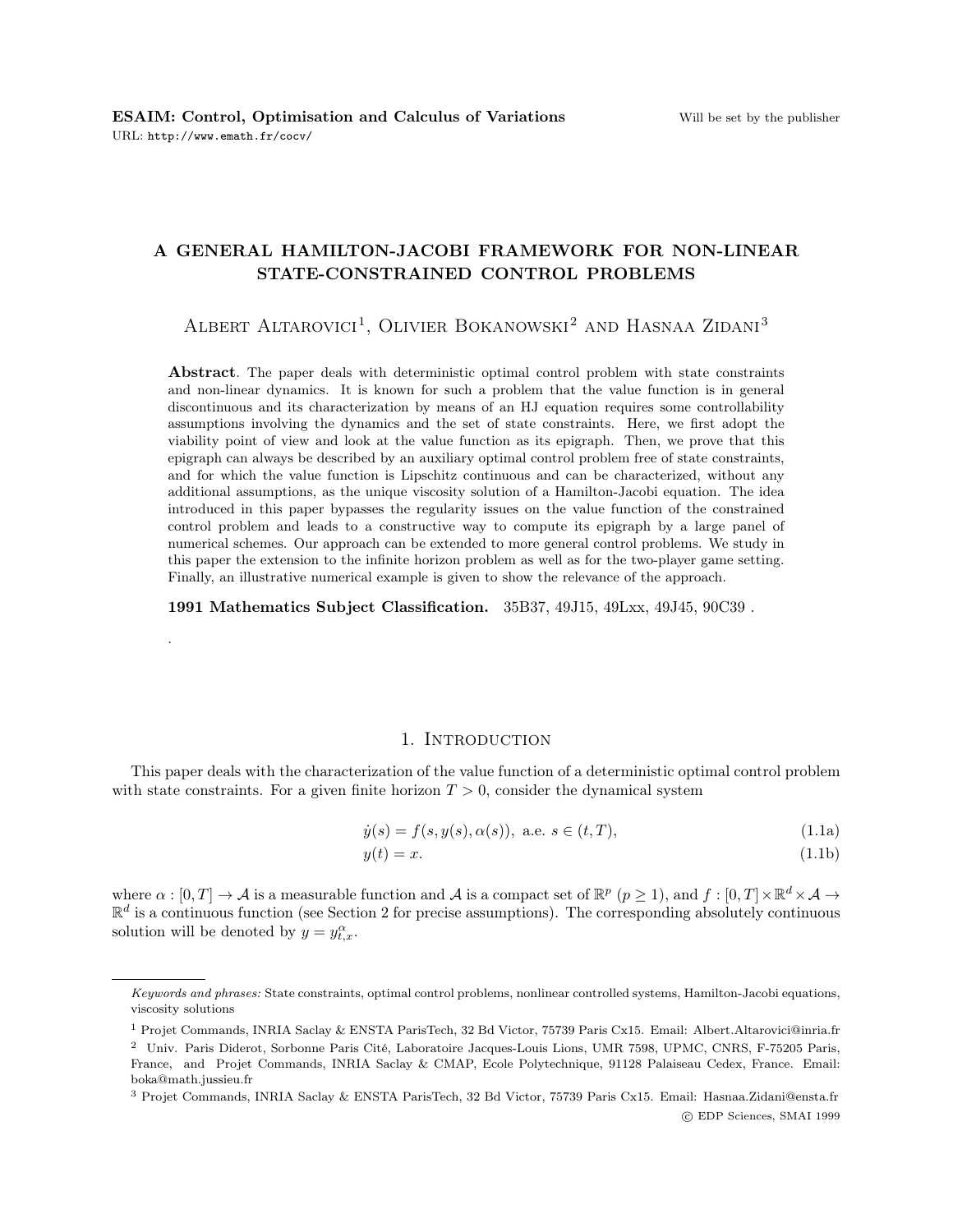For a given non empty and closed subset K of  $\mathbb{R}^d$ , we consider a control problem and its value function given by

$$
\vartheta(t,x) := \min_{\alpha \in L^{\infty}((t,T),\mathcal{A})} \left\{ \int_{t}^{T} \ell(s, y_{t,x}^{\alpha}(s), \alpha(s))ds + \varphi(y_{t,x}^{\alpha}(T)) \middle| y_{t,x}^{\alpha}(\theta) \in \mathcal{K} \quad \forall \theta \in [t,T] \right\},\tag{1.2}
$$

with the usual convention that inf $\emptyset = +\infty$ , and where  $\ell : [0, T] \times \mathbb{R}^d \times \mathcal{A} \to \mathbb{R}$  and  $\varphi : \mathbb{R}^d \to \mathbb{R}$  are continuous functions (see Section 2 for precise assumptions). Without assuming any additional assumption, it may happen that the value function is discontinuous.

In the case when  $\mathcal{K} = \mathbb{R}^d$  and  $\varphi$  is Lipschitz continuous, under classical assumptions on f and  $\ell$ , it is known that the value function  $\vartheta$  is the unique continuous viscosity solution of a Hamilton-Jacobi equation [6,8,23]. This result is extended also to the lower semicontinuous (l.s.c.) setting in [12, 26].

When the control problem is in presence of state constraints  $(\mathcal{K} \neq \mathbb{R}^d)$  a state-space constrained HJB equation has been associated to the value function (1.2) in [39, 40]. In our setting, this HJB equation is in the form:

$$
-u_t + \mathcal{H}(t, x, \nabla_x u) = 0 \quad \text{in } (0, T) \times \mathcal{K}, \tag{1.3a}
$$

$$
u(T, x) = \varphi(x) \quad \text{in } \mathcal{K}, \tag{1.3b}
$$

where  $\mathcal{H}(t, x, p) := \max_{a \in \mathcal{A}} (-f(t, x, a) \cdot p - \ell(t, x, a))$ . In Soner's formulation, a function u is a viscosity solution of (1.3) if it is sub-solution in  $(0,T) \times \overset{\circ}{\mathcal{K}}$  and a super-solution on  $(0,T) \times \mathcal{K}$ .

Even though it is easy to establish that the value function  $\vartheta$  satisfies (1.3) in the constrained viscosity sense, it is more complicate to prove the uniqueness of the solution of (1.3). Actually, the uniqueness requires restrictive controllability assumptions on  $K$  and on the dynamics. The main difficulty comes from the fact that the state-space HJB equation may admit several solutions (in the constrained viscosity sense) if the behavior of the solution on the boundary is not taken into account, see [16, 31].

The most classical controllability assumption is called "inward pointing qualification condition (IPQ)". It was first introduced by Soner in [39, 40]. It asks that at each point of the boundary of  $K$  there exists a field of the system pointing inward  $\mathcal K$ . Under this assumption the value function is Lipschitz continuous in  $K$ , and uniqueness can be established. From the viewpoint of the dynamical system, the inward condition ensures that all the trajectory hitting the boundary can be approximated by a sequence of trajectories that stay inside the interior of  $\mathcal{K}$  [29]. We refer to [18] and [35, 36] for weaker inward pointing assumptions, and to [32, 33] for more properties and numerical approximation of continuous constrained viscosity solutions.

An other controllability assumption, called "outward pointing condition" (OPQ), has been considered in [27, 29]. This assumption states that each point on the boundary of  $K$  can be reached by a trajectory coming from the interior of  $K$ . Under this assumption it is still possible to characterize the value function as the unique lower semi-continuous solution of an HJB equation.

However there are many control problems where the controllability assumptions are never satisfied.

On the other hand, using the viability tools [1, 4] and non-smooth analysis it is always possible to characterize the value function and more precisely its epigraph, see [2, 5, 19, 20] and the references therein.

In the present work we show that the epigraph of  $\vartheta$  can be described by using the knowledge of a Lipschitz continuous function, which turns out to be the value function of an auxiliary control problem free of state constraints. Then standard viscosity theory can be applied to characterize the new value function as the unique continuous viscosity solution of a variational HJ inequation. More precisely, our approach consists in considering an auxiliary control problem defined by

$$
w^{g}(t,x,z) := \inf_{\alpha \in L^{\infty}((t,T),\mathcal{A})} \left( \int_{t}^{T} \ell(s, y_{t,x}^{\alpha}(s), \alpha(s)) ds + \varphi(y_{t,x}^{\alpha}(T)) - z \right) \bigvee \max_{\theta \in (t,T)} g(y_{t,x}^{\alpha}(\theta)), \tag{1.4}
$$

where  $a \setminus b := \max(a, b)$ , and g is a Lipschitz continuous function satisfying  $g(x) \leq 0 \Leftrightarrow x \in \mathcal{K}$  (for instance the signed distance to  $K$ ). In this new problem there is no state constraints and the value function  $w<sup>g</sup>$  can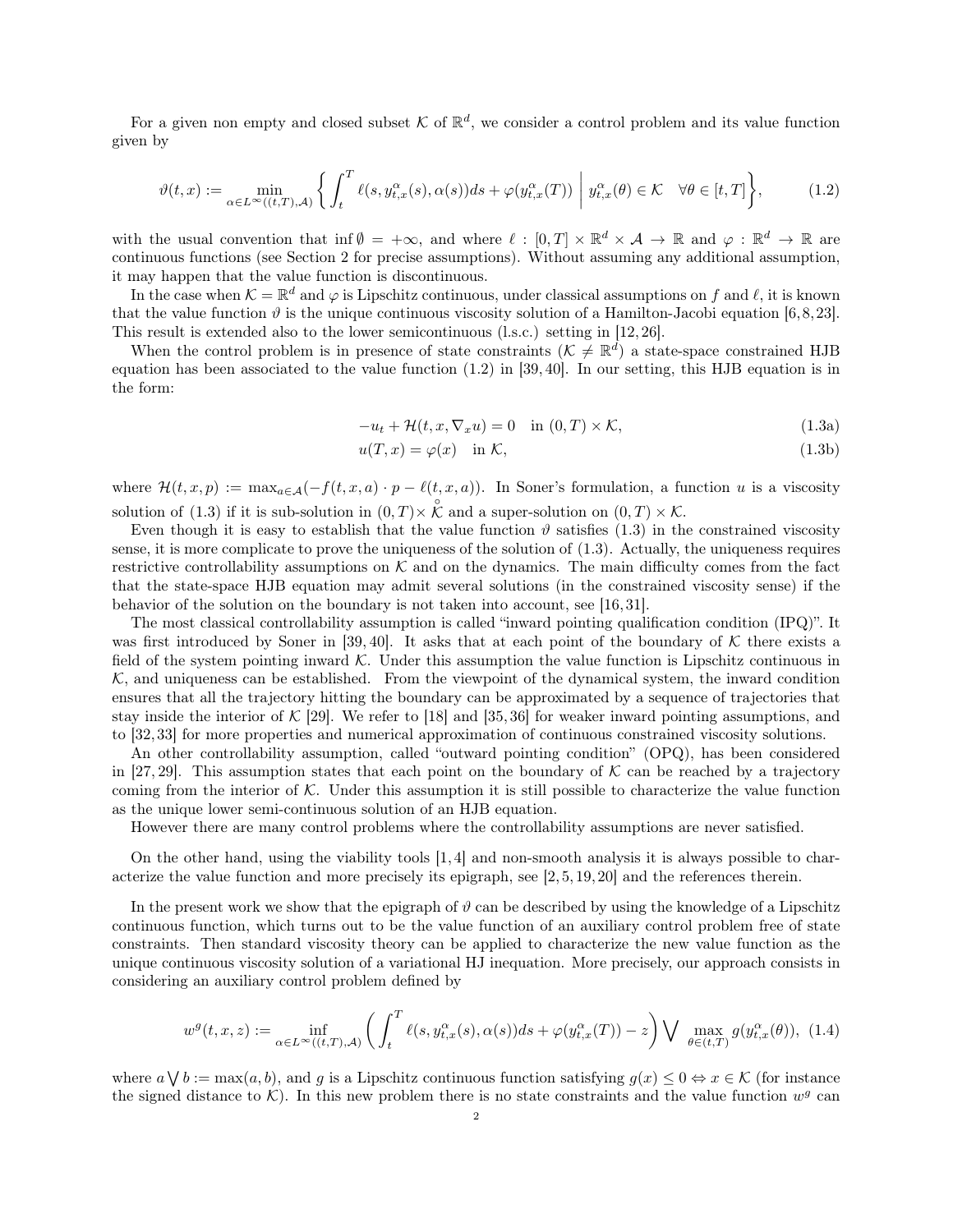be characterized as the unique continuous viscosity solution of the following HJ equation:

$$
\min\left(-\partial_t u + \max_{a \in \mathcal{A}} (-f(t, x, a)\nabla_x u + \ell(t, x, a)\partial_z u, u - g(x)\right) = 0,
$$
  
\n
$$
t \in [0, T), (x, z) \in \mathbb{R}^d \times \mathbb{R}, \qquad (1.5a)
$$
  
\n
$$
u(T, x, z) = (\varphi(x) - z) \vee g(x), (x, z) \in \mathbb{R}^d \times \mathbb{R}. \qquad (1.5b)
$$

Moreover, under classical assumptions on f,  $\ell$  and  $\varphi$ , the epigraph<sup>1</sup> of  $\vartheta$  satisfies  $\mathcal{E}pi(\vartheta(t, \cdot)) = \{(x, z) \in$  $\mathbb{R}^d \times \mathbb{R}, w^g(t, x, z) \leq 0$ , and we have  $\vartheta(t, x) = \min\{z, w^g(t, x, z) \leq 0\}.$ 

Let us point out that a class of control problems with maximum costs has been already studied in [10,11]. Here, we use the term  $\max_{\theta \in (t,T)} g(y_{t,x}^{\alpha}(\theta))$  as an exact penalization of the state constraints. This kind of penalization has also been already successfully used to study the reachability analysis for some state constrained nonlinear systems, see [15] and [34]. Here, we use the exact penalization as a tool to bypass all the regularity issues in the characterization of  $\vartheta$  and get a description of the epigraph without requiring any inward or outward pointing condition on the dynamics.

Our principal objective is to show that the exact penalization approach can be used in order to treat general optimal control problems with state constraints. We show that for each optimal control problem, corresponds an auxiliary control problem where the state constraints are taken into account by an exact penalization. This simple idea can be extended to a large class of optimal control problems. In the present paper, we investigate the case of a finite horizon problem, the case of an infinite horizon control problem, and a two-player game problem. In each case, we show how the auxiliary control problem should be defined. The important property of the auxiliary control problem is to have a Lipschitz continuous value function, and that it can be characterized as the unique solution of a corresponding HJ equation. This approach needs to introduce a supplementary state variable, but it allows to have a proper way to characterize all the epigraph without controllability assumptions, and opens the way to a large class of numerical methods for computing this epigraph.

The paper is organized as follows. The setting of the problem and the assumptions are made precise in section 2. Main results and proofs are presented in section 3. The extension of the results to an infinite horizon control problem as well as two-player games is done in sections 4&5. Finally, a numerical example is given in section 6.

Acknowledgments. This work was partially supported by the EU under the 7th Framework Programme Marie Curie Initial Training Network "FP7-PEOPLE-2010-ITN", SADCO project, GA number 264735- SADCO.

# 2. Problem formulation

#### 2.1. Statement of the state-constrained control problem

For a given non-empty compact subset A of  $\mathbb{R}^p$   $(p \ge 1)$  and a given  $T \in \mathbb{R}$   $(T > 0)$ , we consider the set of admissible controls defined by:

$$
\mathbb{A} := \left\{ \alpha : (0, T) \to \mathbb{R}^p \text{ measurable, } \alpha(t) \in \mathcal{A} \text{ a.e.} \right\}.
$$

Consider the controlled system:

$$
\dot{y}(s) = f(s, y(s), \alpha(s)), \text{ a.e. } s \in (t, T), \tag{2.1a}
$$

$$
y(t) = x,\tag{2.1b}
$$

where  $\alpha \in A$ , and  $f: (0,T) \times \mathbb{R}^d \times A \to \mathbb{R}^d$  is continuous and is assumed to satisfy the following regularity and growth properties:

<sup>1</sup>The epigraph at time t is defined by  $\mathcal{E}pi(\vartheta(t, \cdot)) := \{(x, z) \in \mathbb{R}^d \times \mathbb{R}, \vartheta(t, x) \leq z\}.$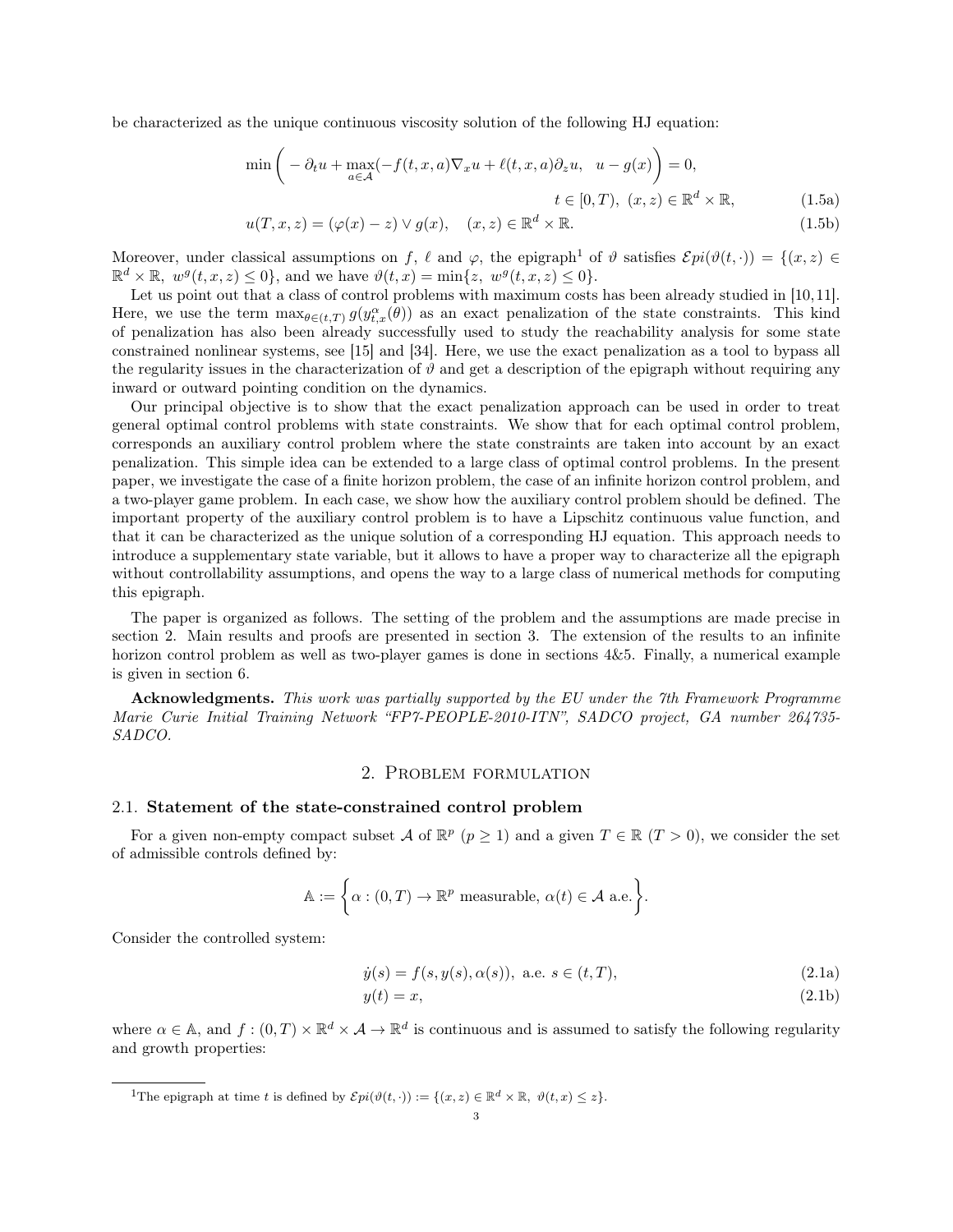$$
\textbf{(A1)}\n\begin{cases}\n(i) \ f:[0,T] \times \mathbb{R}^d \times \mathcal{A} \to \mathbb{R}^d \text{ is continuous} \\
(ii) \text{ There exists } L \ge 0, \text{ for any } x, y \in \mathbb{R}^d, \text{ for all } a \in \mathcal{A}, \text{ and for all } t, s \in [0,T]: \\
|f(t,x,a) - f(s,y,a)| \le L(|x-y| + |t-s|),\n\end{cases}
$$

where  $|\cdot|$  is a norm on  $\mathbb{R}^d$ . It is known that under assumption (A1), for any  $\alpha \in A$  and for any  $(t, x) \in A$  $(0,T) \times \mathbb{R}^d$ , there exists a unique absolutely continuous trajectory  $y = y_{t,x}^\alpha$  satisfying (2.1). The set of all feasible trajectories starting in  $x$  at time  $t$  will be denoted as:

$$
S_{[t,T]}(x):=\left\{y=y_{t,x}^{\alpha},\ y\ \text{satisfies}\ (2.1)\ \text{for some measurable}\ \alpha\in\mathbb{A}\right\}.
$$

Under the assumption (A1), for any  $t \in [0,T]$  and  $x \in \mathbb{R}^d$ ,  $S_{[t,T]}(x)$  is a compact set in  $W^{1,1}(t,T)$  for the topology of  $C([0,T];\mathbb{R}^d)$ . Moreover, the set-valued application  $x \leadsto S_{[t,T]}(x)$  is Lipschitz continuous from  $\mathbb{R}^d$  in  $C([0,T]; \mathbb{R}^d)$ .

Let K be a non-empty closed set of  $\mathbb{R}^d$  (no additional assumptions on K will be made). A trajectory  $y \in S_{[t,T]}(x)$  will be said *admissible* (on the time interval  $(t, T)$ ) if

$$
y(s) \in \mathcal{K}, \quad \text{ for all } s \in (t, T). \tag{2.2}
$$

Now, consider a distributed cost function  $\ell : [0, T] \times \mathbb{R}^d \times \mathcal{A} \to \mathbb{R}$ , satisfying:

$$
\textbf{(A2)} \begin{cases} (i) \ell : [0, T] \times \mathbb{R}^d \times \mathcal{A} \to \mathbb{R} \text{ is continuous} \\ (ii) \text{ There exists } L \ge 0, \text{ for any } x, y \in \mathbb{R}^d, \text{ for any } a \in \mathcal{A} \text{ and for any } \forall t, s \in [0, T], \\ |\ell(t, x, a) - \ell(s, y, a)| \le L(|x - y| + |t - s|), \end{cases}
$$

and a given final cost function  $\varphi$  satisfying:

 $(A3)$  $\varphi : \mathbb{R}^d \to \mathbb{R}$  is Lipschitz continuous.

The state-constrained Bolza problem is formulated as follows:

$$
\vartheta(t,x) := \inf \left\{ \int_t^T \ell(s, y_{t,x}^\alpha(s), \alpha(s)) \, ds + \varphi(y_{t,x}^\alpha(T)) \; \middle| \; \alpha \in \mathbb{A}, \text{ and } y_{t,x}^\alpha(s) \in \mathcal{K}, \; \forall s \in [t,T] \right\},\tag{2.3}
$$

with the convention that inf  $\emptyset = +\infty$ .

First, let us recall that the Bolza problem (2.3) can be set back to a Mayer problem. For this, we introduce the following "augmented" dynamics  $\hat{f}$  defined by

$$
\hat{f}(t,(x,z),a) := \begin{pmatrix} f(t,x,a) \\ -\ell(t,x,a) \end{pmatrix} \quad \forall (x,z) \in \mathbb{R}^d \times \mathbb{R}, \ \forall a \in \mathcal{A}, \ \forall t \in (0,T)
$$

(the choice of  $-\ell$  instead of  $\ell$  is just for notational convenience). Introduce also, for  $\alpha \in \mathbb{A}$ , the augmented trajectory  $\hat{y} = \hat{y}_{t,(x,z)}^{\alpha}$  solution of

$$
\dot{\hat{y}}(s) = \hat{f}(s, \hat{y}(s), \alpha(s)), \ s \in (t, T), \tag{2.4a}
$$

$$
\hat{y}(t) = (x, z)^{\mathsf{T}}.\tag{2.4b}
$$

In particular, for any  $\hat{x} = (x, z) \in \mathbb{R}^d \times \mathbb{R}$ , the solution of  $(2.4)$  is given by:  $\hat{y}_{t, \hat{x}}^{\alpha}(s) = (y_{t, x}^{\alpha}(s), \zeta_{t, \hat{x}}^{\alpha}(s)),$ where  $\zeta_{t,\hat{x}}^{\alpha}(s) := z - \int^s$ t  $\ell(\theta, y_{t,x}^{\alpha}(\theta), \alpha(\theta)) d\theta$  and  $y_{t,x}^{\alpha}$  is the solution of (2.1). Define the set of corresponding trajectories:

$$
\hat{S}_{[t,T]}(\hat{x}):=\left\{\hat{y}=(y_{t,x}^{\alpha},\zeta_{t,\hat{x}}^{\alpha}),\ \hat{y}\ \text{satisfies}\ (2.4)\ \text{for some}\ \alpha\in\mathbb{A}\right\},
$$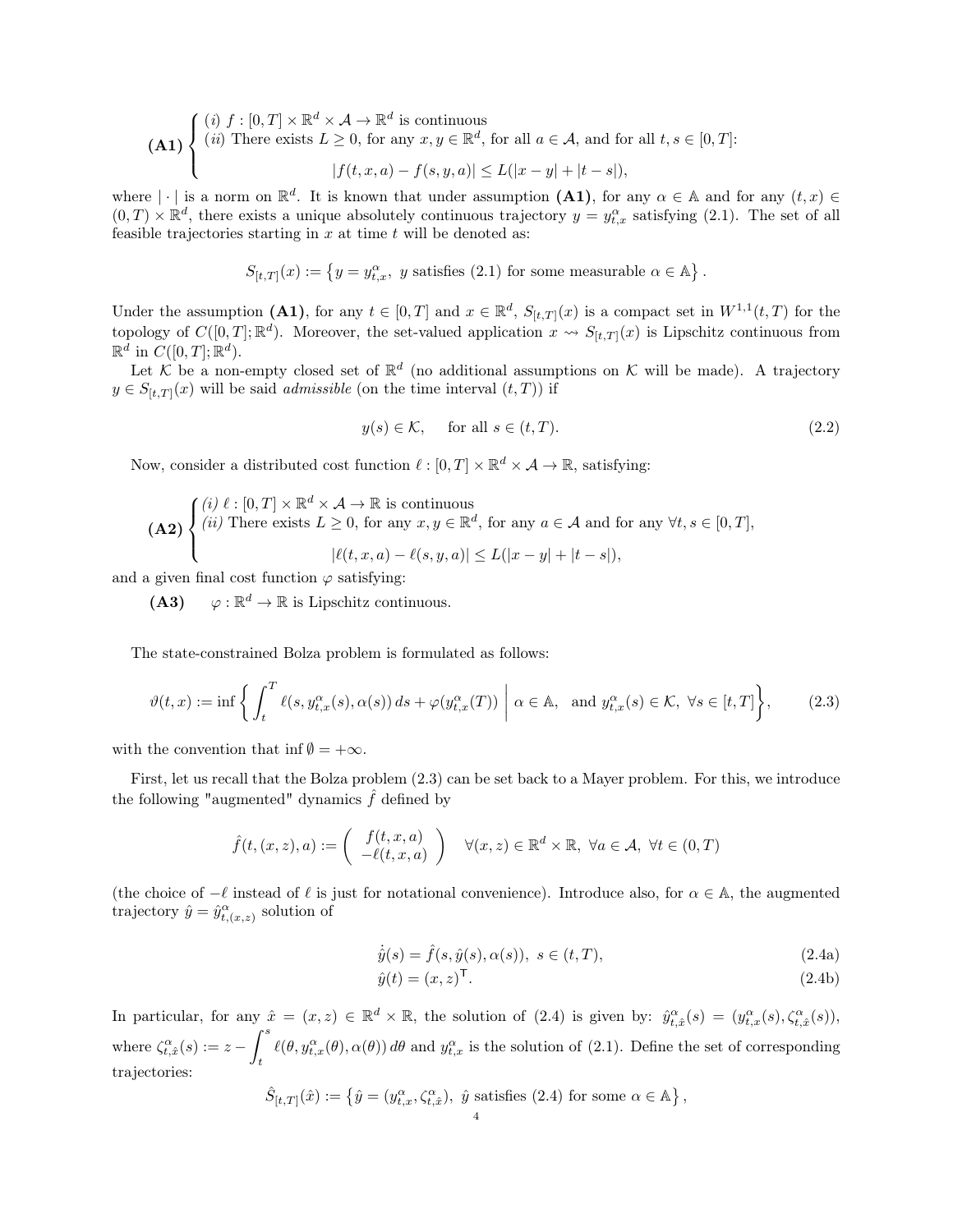for  $\hat{x} = (x, z) \in \mathbb{R}^d \times \mathbb{R}$ . The new control problem is then defined as follows:

$$
\hat{\vartheta}(t,\hat{x}) := \inf_{\hat{y}=(y,\zeta)\in\hat{S}_{[t,T]}(\hat{x})} \quad \left\{ \varphi(y(T)) - \zeta(T), \quad y(s) \in \mathcal{K}, \ \forall s \in (t,T) \right\}.
$$
\n(2.5)

It is clear that  $\hat{\vartheta}(t, \hat{x}) = \vartheta(t, x) - z$  for any  $\hat{x} := (x, z)$ , and in particular  $\vartheta(t, x) = \hat{\vartheta}(t, (x, 0))$ . In the sequel, for simplicity of the presentation, the following assumption will be also assumed:

(A4) For any  $(t, x) \in [0, T] \times \mathbb{R}^d$ ,  $\hat{f}(t, x, \mathcal{A})$  is a convex set.

Therefore, for any  $\hat{x} \in \mathbb{R}^d \times \mathbb{R}$ ,  $\hat{S}_{[t,T]}(\hat{x})$  is a compact set. Moreover, the value function  $\vartheta$  (resp.  $\hat{\vartheta}$ ) is l.s.c. in  $[0, T] \times \mathbb{R}^d$  (resp. in  $[0, T] \times \mathbb{R}^d \times \mathbb{R}$ ).

**Remark 2.1.** Notice that  $\hat{S}_{[t,T]}(\hat{x})$  may not be a closed set if  $(A4)$  is not satisfied, and therefore the infimum value of  $\hat{\theta}$  may not be achieved by an admissible trajectory. In this case, it would be natural to consider the closure of  $\hat{S}_{[t,T]}(\hat{x})$  (for the topology induced by the  $C^0([t,T])$  norm), see [13, 28]. For this, one should introduce  $\hat{f}^{\sharp}$  the convexified set-valued dynamics

$$
\hat{f}^{\sharp}(t,\hat{x}) := \overline{\text{co}(\hat{f}(t,\hat{x},\mathcal{A}))}, \quad \text{for } t \in [0,T], \ \hat{x} \in \mathbb{R}^d \times \mathbb{R}.
$$

Here, since A is a compact set of  $\mathbb{R}^d$  and  $\hat{f}$  is continuous, by the caracthéodory theorem  $\text{co}(\hat{f}(t,\hat{x},\mathcal{A}))$  is also a compact set and thus  $\hat{f}^{\sharp}(t,\hat{x}) \equiv \text{co}(\hat{f}(t,\hat{x},\mathcal{A}))$ . Under assumptions (A1)-(A2) the following differential inclusion admits absolutely continuous solutions in  $[t, T]$  (see [3]):

$$
\dot{y}(s) \in \hat{f}^{\sharp}(s, y(s)), \quad a.e. \ s \in (t, T). \tag{2.6a}
$$

$$
y(t) = x,\tag{2.6b}
$$

Let us denote by  $\hat{S}^{\sharp}_{[t,T]}(x,z)$  the set of all the solutions of (2.6). This set is precisely the closure of  $\hat{S}^{\sharp}_{[t,T]}(x,z)$ for the topology of  $C^0(0,T)$  (see for instance [28]):

$$
\hat{S}_{[t,T]}^{\sharp}(\xi) \equiv \overline{\hat{S}_{[t,T]}(x,z)}^{C^0}.
$$
\n(2.7)

Moreover, by Filippov's theorem,  $\hat{S}_{[t,T]}^{\sharp}(x,z)$  is a compact set of  $C^{0}([t,T])$ . Now, define the relaxed control problem, and its associated value function  $\vartheta^{\sharp}$ , as follows:

$$
\vartheta^{\sharp}(t,\hat{x}) := \min_{\hat{y}=(y,\zeta)\in\hat{S}^{\sharp}_{[t,T]}(\hat{x})} \quad \left\{ \varphi(y(T)) - \zeta(T) \middle| \ g(s) \in \mathcal{K}, \ \forall s \in (t,T) \right\} \tag{2.8}
$$

where  $\hat{y}(s) = (y(s), \zeta(s))$  denotes the two components of a given trajectory of  $\hat{S}^{\sharp}_{[t,T]}(x, z)$ . In this case, the function  $\vartheta^{\sharp}$  is l.s.c. and the minimum in (2.8) is achieved.

# 2.2. Some properties of the value function  $\hat{\vartheta}$

In order to state the dynamic programming principle (DPP), two more notations will be used: the set of admissible trajectories starting from  $\hat{x}$ 

$$
\hat{S}_{[t,T]}^{\mathcal{K}}(\hat{x}) := \left\{ \hat{y} \in \hat{S}_{[t,T]}(\hat{x}), \hat{y}(s) \in \mathcal{K} \times \mathbb{R} \text{ for } s \in [t,T] \right\},\
$$

and the set of admissible *backward* trajectories arriving at  $\hat{x}$ 

$$
\hat{S}_{[\tau,t]}^{K,-}(\hat{x}) := \left\{ \hat{y} \in W^{1,1}(\tau,t), \ \hat{y} \text{ satisfies (2.4a) for some measurable } \alpha \in \mathbb{A} \text{ on } [\tau,t], \right.
$$

$$
\hat{y}(t) = x \text{ and } \hat{y}(s) \in \mathcal{K} \times \mathbb{R} \text{ for } s \in [\tau,t] \right\}.
$$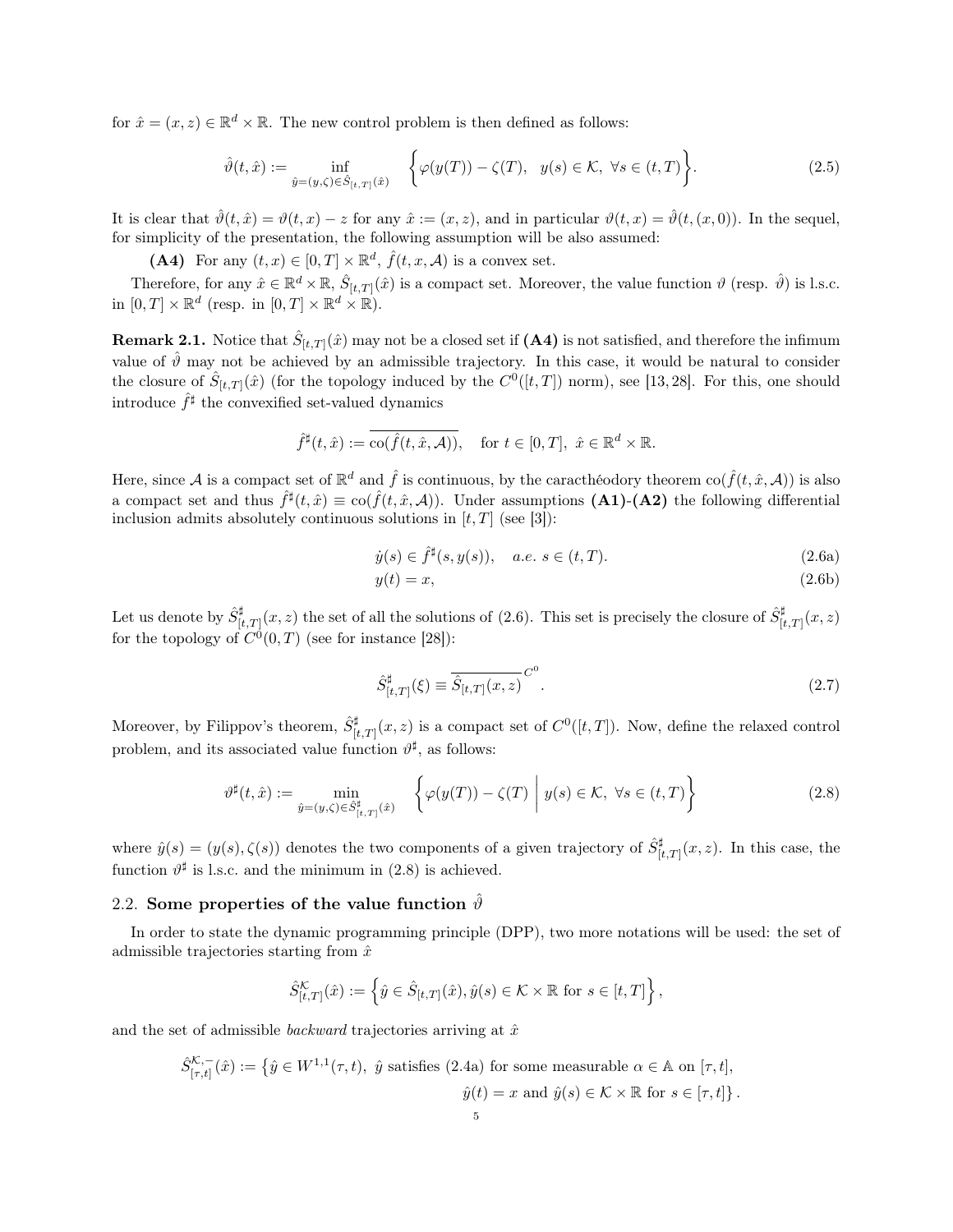**Lemma 2.2.** Assume (A1)-(A4). For any  $\hat{x} \in \mathbb{R}^d \times \mathbb{R}$  and any  $t \in [0,T]$ , the following statements hold: (i) (Forward DPP) For any  $h > 0$  such that  $t + h \leq T$ :

$$
\hat{\vartheta}(t,\hat{x}) = \min_{\hat{y} \in \hat{S}^{\mathcal{K}}_{[t,t+h]}(\hat{x})} \hat{\vartheta}(t+h, \hat{y}(t+h))
$$

with the convention  $\hat{\vartheta}(t,\hat{x}) = +\infty$  whenever  $\hat{S}_{[t,t+h]}^{\mathcal{K}}(\hat{x}) = \emptyset$ . (ii) (Backward DPP) For all  $s \in [0, t]$  and  $\hat{x} \in \mathbb{R}^d \times \mathbb{R}$ , for every  $\hat{y} \in \hat{S}_{[t-h,t]}^{K,-}(\hat{x})$ :

$$
\hat{\vartheta}(t,\hat{x}) \ge \hat{\vartheta}(t-h,\hat{y}(t-h)).
$$

Since  $\hat{S}_{[t,T]}(\hat{x})$  is a compact set, the forward DPP leads to the statement that  $\hat{\vartheta}$  satisfies the *increasing* principle, i.e for any  $(t, \hat{x}) \in [0, T] \times \mathbb{R}^d \times \mathbb{R}$ :

$$
\exists \hat{y} \in \hat{S}_{[t,T]}(\hat{x}), \quad \hat{\vartheta}(t,\hat{x}) \ge \hat{\vartheta}(t+s, \hat{y}(t+s)) \qquad \text{for any } s \in [t, T-t]. \tag{2.9}
$$

This amounts to saying that the epigraph of  $\hat{\theta}$  is weakly invariant with respect to the set-valued application:

$$
(t, \hat{x}) \rightsquigarrow (1, \hat{f}(t, \hat{x}, \mathcal{A}), 0)^{\mathsf{T}}.
$$

Under assumption (A1)-(A4), the mapping  $(t, x) \rightsquigarrow \hat{f}(t, \hat{x}, \mathcal{A})$  is upper semi-continuous and has nonempty convex compact images. Therefore, the characterization of the weak invariance principle by means of a HJB inequality is straightforward. More precisely, one can prove that (see  $[9, 16, 22, 26]$ ):

*u* satisfies (2.9) 
$$
\iff
$$
  $-\partial_t u(t, \hat{x}) + \sup_{a \in \mathcal{A}} (-\hat{f}(t, \hat{x}, a) \cdot D_{\hat{x}} u(t, \hat{x})) \leq 0 \quad \text{in}[0, T] \times \mathcal{K} \times \mathbb{R}.$ 

On the other hand, the backward DPP expresses the fact that  $\hat{\theta}$  satisfies also the *decreasing principle* of the value function  $\hat{\vartheta}$  along admissible backward trajectories  $\hat{y} \in \hat{S}_{[t-s,t]}^{{\mathcal{K},-}}(\hat{x})$  for every  $\hat{x} \in \mathcal{K} \times \mathbb{R}$  and every  $t \in [0, T]$  and  $s \in [0, t]$ .

Let  $T_K(\hat{x})$  denote the tangent cone of K at  $\hat{x}$ . If we assume that K is smooth enough and has a nonempty interior, and if the vector-field  $\hat{f}(t, \hat{x}, \mathcal{A})$  is assumed to satisfy  $\hat{f}(t, \hat{x}, \mathcal{A}) \cap T_K(\hat{x}) \neq \emptyset$ , then from the decreasing principle one can conclude that  $\mathcal{E}pi(\hat{\theta})$  is strongly invariant with respect to the application

$$
(t, \hat{x}) \rightsquigarrow \begin{bmatrix} -1 \\ -(\hat{f}(t, \hat{x}, \mathcal{A}) \cap T_{\mathcal{K}}(\hat{x})) \\ 0 \end{bmatrix}.
$$

In general, although  $\hat{f}$  is Lipschitz continuous, the set-valued application  $(t, \hat{x}) \leadsto \hat{f}(t, \hat{x}, \mathcal{A}) \cap T_{\mathcal{K}}(\hat{x})$  may have empty images and may not be Lipschitz continuous. Therefore, the characterization of the strong invariance principle by means of a HJB inequality is not clear (see [16, 22]). As mentioned in the introduction, several works have been done to investigate the characterization of strong invariance under additional controllability assumptions.

In the next section, we will follow a completely different reasoning and will prove that the epigraph of  $\vartheta$  can be described using a value function of an auxiliary control problem without state-constraints. This description does not require any additional assumption on K neither on the regularity of  $\vartheta$ .

# 3. Characterization of the epigraph

#### 3.1. Auxiliary control problem. Main result

Here we shall focus on the characterization of the epigraph of  $\vartheta(t,.)$ 

$$
\mathcal{E}pi(\vartheta(t,.)) := \left\{ (x,z) \in \mathbb{R}^d \times \mathbb{R}, \ \vartheta(t,x) \leq z \right\}.
$$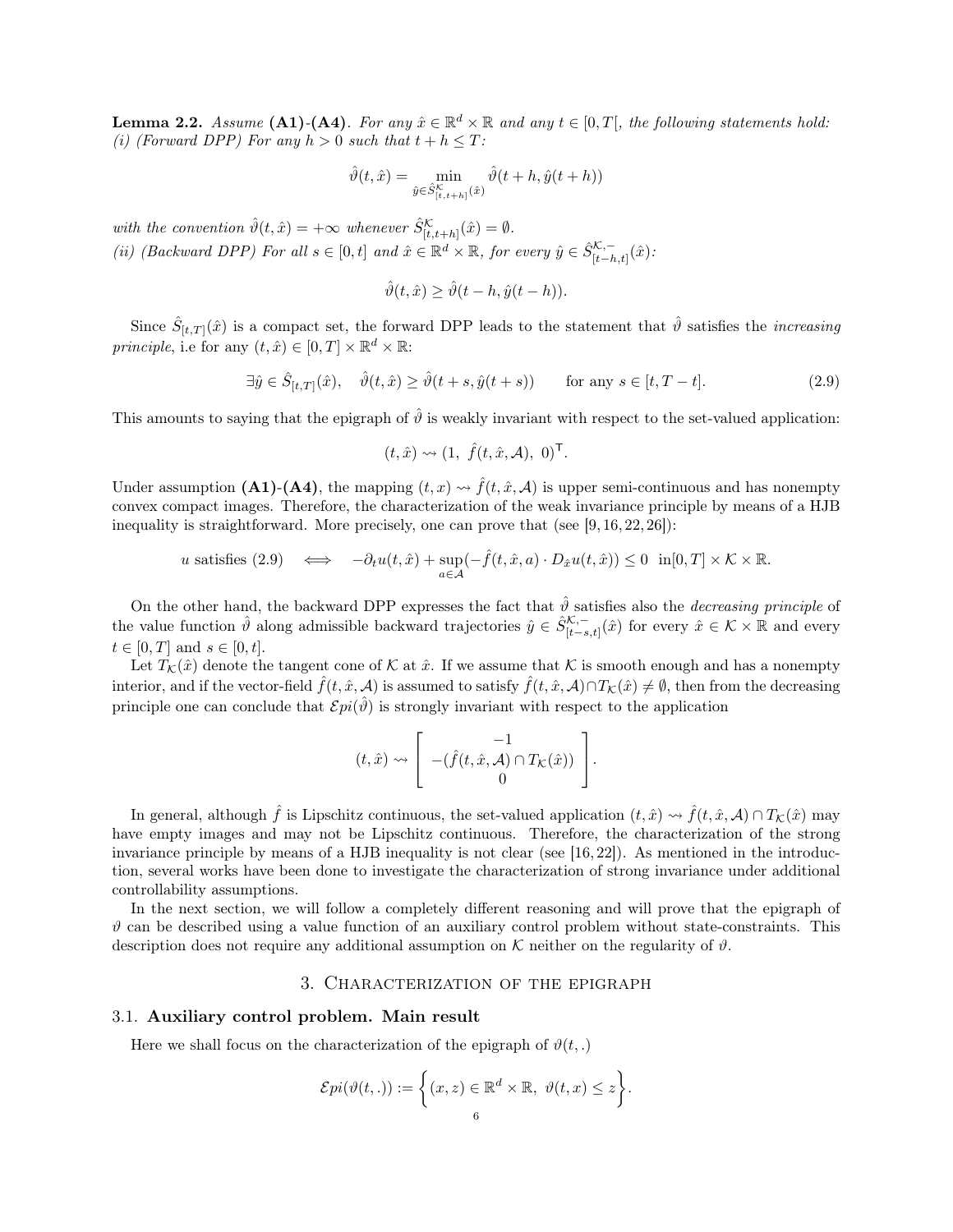(This set also corresponds to  $\{\hat{x} = (x, z) \in \mathbb{R}^d \times \mathbb{R}, \ \hat{\vartheta}(t, \hat{x}) \leq 0\}$ .) For this, consider a "level set" function  $g: \mathbb{R}^d \to \mathbb{R}$ , Lipschitz continuous, that represents the set of constraints K in the following way:

$$
\forall x \in \mathbb{R}^d, \quad g(x) \le 0 \Leftrightarrow x \in \mathcal{K}.\tag{3.1}
$$

Since K is closed, such a function g exists. Indeed, if we denote by  $d_K$  the signed distance to K (where  $d_{\mathcal{K}}(x) := d(x,\mathcal{K})$  if  $x \notin \mathcal{K}$  and  $d_{\mathcal{K}}(x) = -d(x,\mathbb{R}^d\backslash\mathcal{K})$  otherwise), then the function  $g \equiv d_{\mathcal{K}}(\cdot)$  is Lipschitz continuous and satisfies the statement (3.1). Therefore, for any  $y \in S_{[t,T]}(x)$ :

$$
\left(y(\theta)\in\mathcal{K},\ \forall\theta\in[t,T]\right)\quad\Leftrightarrow\quad\max_{\theta\in[t,T]}g\big(y(\theta)\big)\leq0.
$$

Now, introduce the auxiliary control problem and its associated value function  $w<sup>g</sup>$  defined by:

$$
w^{g}(t,x,z) := \inf_{\hat{y}=(y,\zeta)\in\hat{S}_{[t,T]}(x,z)} \left(\varphi(y(T)) - \zeta(T)\right) \bigvee \max_{\theta\in(t,T)} g(y(\theta))
$$
\n(3.2)

for  $x \in \mathbb{R}^d$ ,  $z \in \mathbb{R}$ ,  $t \in [0, T]$ , and where we have used, for convenience, the notation  $a \vee b := \max(a, b)$ .

In this auxiliary control problem, the term "'max $_{\theta \in [t,T]} g(y(\theta))^n$  is an exact penalization of the state constraints. Here, we shall use the problem (3.2) to characterize the epigraph of the value function  $\vartheta$ without requiring any additional assumption on  $K$  neither on the dynamics  $\hat{f}$ .

**Theorem 3.1.** Assume that  $(A1)-(A4)$  hold and that K is closed and non-empty. Then for any  $t \in [0, T]$ and  $(x, z) \in \mathbb{R}^d \times \mathbb{R}$ , the following holds: (i)

$$
\vartheta(t,x)-z\leq 0\quad\Longleftrightarrow\quad \hat{\vartheta}(t,(x,z))\leq 0\quad\Longleftrightarrow\quad w^g(t,x,z)\leq 0.
$$

(ii) Moreover, the function  $\vartheta$  is characterized by  $w^g$  through the following relation

$$
\vartheta(t,x) = \min\left\{z \in \mathbb{R}, \ w^g(t,x,z) \le 0\right\}.
$$
\n(3.3)

*Proof.* (i) Let us assume that  $\vartheta(t, x) \leq z$ . There exists a sequence  $y_n$  of admissible trajectories of  $S_{[t,T]}(x)$ , such that

$$
\lim_{n \to \infty} \int_t^T \ell(s, y_n(s), \alpha(s)) ds + \varphi(y_n(T)) - z = \vartheta(t, x) - z \le 0.
$$

Since all the trajectories  $y_n$  are admissible, we have, for all  $n \geq 0$ ,  $\max_{\theta \in [t,T]} g(y_n(\theta)) \leq 0$ . Hence

$$
w^{g}(t,x,z) \leq \liminf_{n \to \infty} \left( \int_{t}^{T} \ell(s,y_{n}(s),\alpha(s)) ds + \varphi(y_{n}(T)) - z \right) \bigvee \max_{\theta \in [t,T]} g(y_{n}(\theta))
$$
  
  $\leq 0.$ 

Conversely, let us assume that  $w^g(t, x, z) \leq 0$ . We know that  $\hat{S}_{[t,T]}(\xi)$  is a compact set in  $C^0([t,T])$ , hence the infimum in  $w^{g}(t, x, z)$  is reached and there exists a minimizer  $y \in \hat{S}[t, T]((x, z))$ . Moreover,

$$
0 \geq w^g(t, x, z) = \left( \int_t^T \ell(s, y(s), \alpha(s)) ds + \varphi(y(T)) - z \right) \bigvee \max_{\theta \in [t, T]} g(y(\theta))
$$

Therefore, on one hand,  $\max_{\theta \in [t,T]} g(y(\theta)) \leq 0$  and y satisfies the state constraints, and on the other hand,

$$
\vartheta(t,x)-z \ \leq \ \int_t^T \ell(s,y(s),\alpha(s))\,ds + \varphi(y(T)) - z \ \leq \ 0
$$

which is the desired result.

The proof of  $(ii)$  is a consequence of  $(i)$ .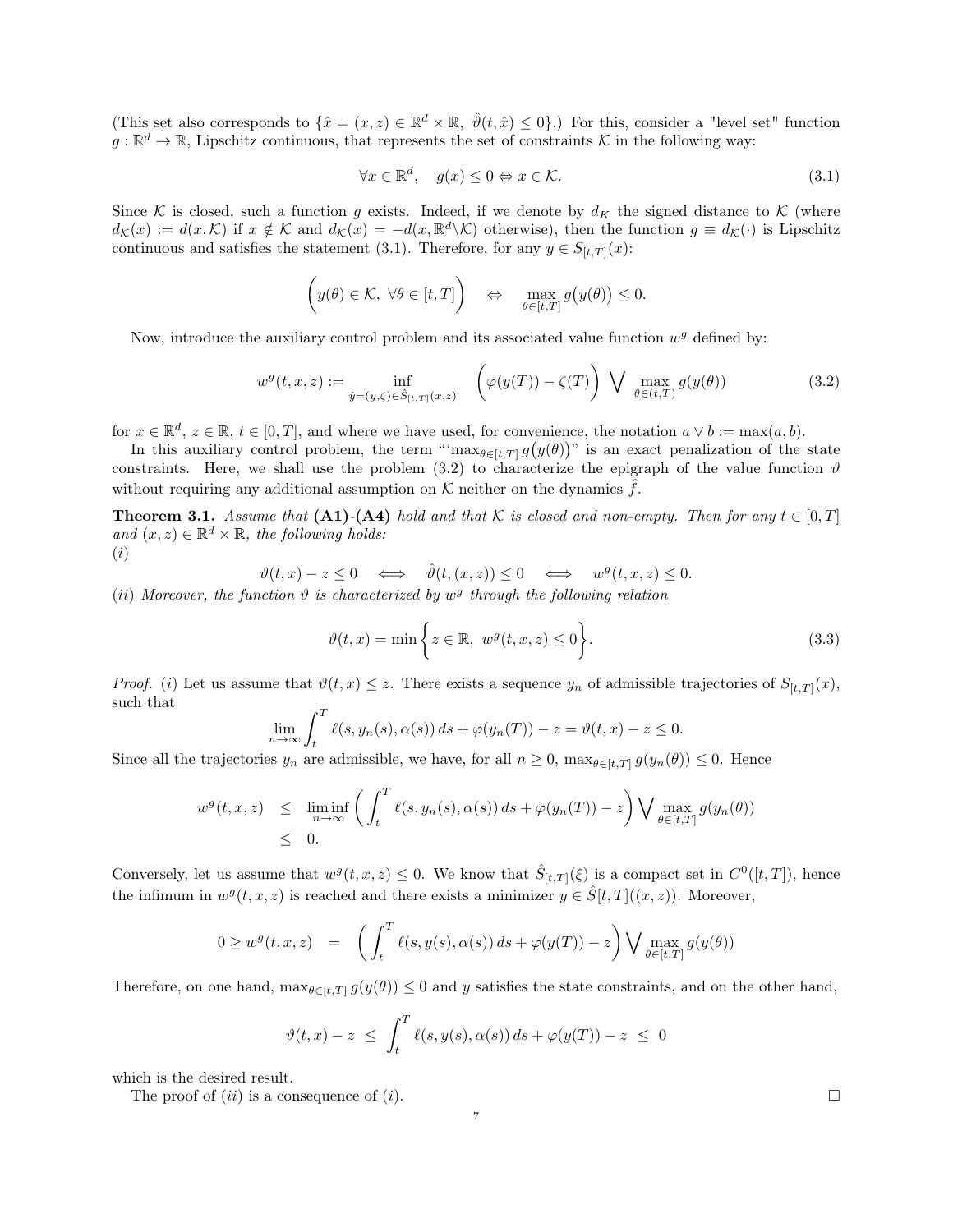Remark 3.2. When the convexity assumption (A4) is not satisfied, the statements of the above theorem are valid for the l.s.c. value function  $\vartheta^{\sharp}$  instead of  $\hat{\vartheta}$ . Indeed, let  $\ell \equiv 0$ ,  $f(t, x, \alpha) := (1, \alpha)^{\mathsf{T}}$  with  $\alpha \in \mathcal{A} := \{\pm 1\}$ ,  $\mathcal{K} := \{ (x_1, x_2) \in \mathbb{R}^2, |x_2| \leq |x_1 - \frac{1}{2}|^2 \},\$ and  $T = 1$ . One can check that, for  $\bar{x} = (0, 0)^T$ , there exist no admissible trajectory starting in  $\bar{x}$  and staying in K on [0, T]. Hence  $\hat{\theta}(0,(\bar{x},z)) = +\infty$  for all  $z \in \mathbb{R}$ . On the other hand, let  $(y_n)_{n\geq 1}$  be the sequence of trajectories defined for  $\theta \in (0,T)$  by

$$
y_n(\theta) = \begin{cases} \left(\frac{k}{n}, 0\right)^{\mathsf{T}} + \left(\theta - \frac{k}{n}\right)(1, 1)^{\mathsf{T}} & \text{if } \theta \in \left[\frac{k}{n}, \frac{k+1/2}{n}\right[,\\ \left(\frac{k+1/2}{n}, \frac{1/2}{n}\right)^{\mathsf{T}} + \left(\theta - \frac{k+1/2}{n}\right)(1, -1)^{\mathsf{T}} & \text{if } \theta \in \left[\frac{k+1/2}{n}, \frac{k+1}{n}\right[.\end{cases} \tag{3.4}
$$

.

Then  $y_n$  converges uniformly on [0, 1] toward the limit  $y(t) = (t, 0)^{\mathsf{T}}$ , and  $w^g(0, x, z)$  will have a finite negative value whenever  $\varphi((T,0)^{\mathsf{T}}) < z$ .

## 3.2. A particular case: backward reachable sets

Consider the problem of backward reachable sets to a closed target  $\mathcal C$  of  $\mathbb R^d$ . It consists in characterizing, for every  $t \in [0, T]$ , the set of all initial positions from which it is possible to find an admissible trajectory that reaches the target at time T while lying in the set  $K$  on  $[t, T]$ :

$$
\mathcal{R}(t) := \left\{ x \in \mathbb{R}^d : \exists y \in S_{[t,T]}(x) \text{ such that } y(T) \in \mathcal{C}, \text{ and } y(s) \in \mathcal{K} \text{ for } s \in [t,T] \right\}
$$

In that case we can consider  $\ell \equiv 0$  and a Lipschitz continuous function  $\phi : \mathbb{R}^d \to \mathbb{R}$  satisfying:

$$
\forall x \in \mathbb{R}^d, \qquad x \in \mathcal{C} \quad \Leftrightarrow \quad \phi(x) \le 0.
$$

As in [15], we consider the control problem:

$$
v^g(t,x) = \inf_{y \in S_{[t,T]}(x)} \phi(y(T)) \bigvee \max_{\theta \in (t,T)} g(y(\theta))
$$

Similar value functions have been also considered by Lygeros and Margellos in [34]. Therefore, under the same assumption  $(A1)$  and with a closed set K, the backward reachable set is equivalent to:

$$
\mathcal{R}(t) \equiv \{x \in \mathbb{R}^d \mid v^g(t, x) \le 0\},\
$$

in other terms, the region where the function  $v^g(t, \cdot)$  is negative represents the backward reachable set at time t, see [15]. In view of this result, theorem 3.1 can be seen as a generalization to a more general setting where the function  $\varphi$  is any Lipschitz continuous function. Actually, in the general case, the epigraph of the function  $\varphi$  should be considered as the target set and the epigraph of  $\hat{\vartheta}(t, \cdot)$  represents the backward reachable set under the dynamics  $\hat{f}$ . This claim can be proved by using viability tools, see for instance [2, 20]. Moreover, taking this claim into account, one can compute the value function by using viability algorithm [5,38]. Here, we use only viscosity arguments and give a description of the epigraph by means of a simple continuous solution to a HJ inequation. This opens the way to use a very large panel of numerical schemes (Semi-Lagrangian, ENO, WENO, Discontinuous Galerkin, ...).

# 3.3. Properties of the auxiliary value function  $w^g$

The main feature of the auxiliary control problem (3.2) lies in the fact that this new problem is not under state constraints any more. Moreover, function  $w^g$  enjoys more regularity properties and can be characterized by a Hamilton-Jacobi equation without assuming any controllability assumption. Let us denote by  $\mathcal H$  the Hamiltonian defined on  $[0, T] \times \mathbb{R}^d \times \mathbb{R} \times \mathbb{R}^d \times \mathbb{R}$  by:

$$
\mathcal{H}(t,x,z,p,q) := \max_{a \in \mathcal{A}} \left( -f(t,x,a) \cdot p + \ell(t,x,a) \cdot q \right). \tag{3.5}
$$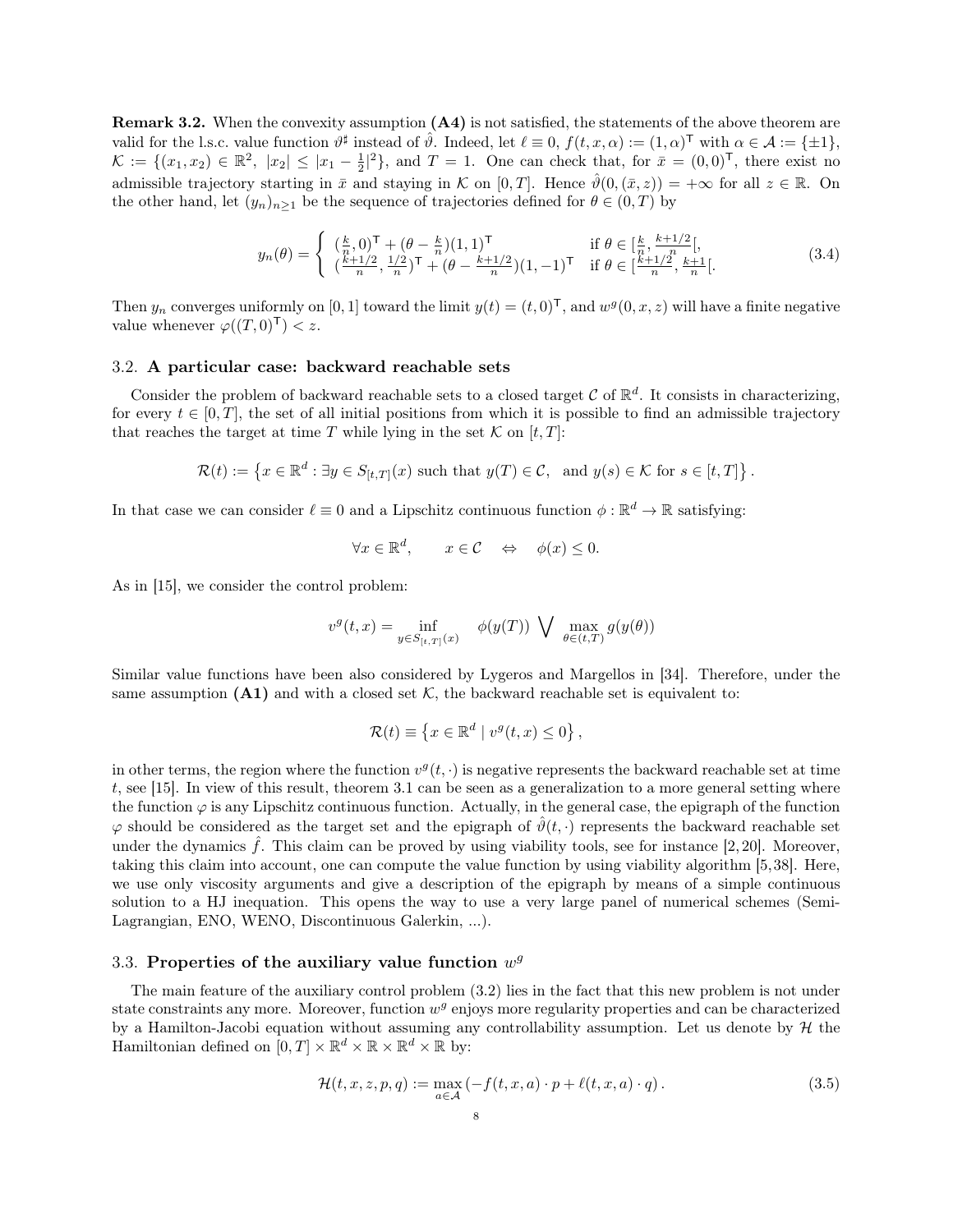**Proposition 3.3.** Assume that  $(A1)-(A4)$  hold and let g be a Lipschitz continuous function satisfying (3.1). Then  $w^g$  is a locally Lipschitz continuous function on  $[0,T] \times \mathbb{R}^d \times \mathbb{R}$ . Furthermore, for any  $t \in [0,T]$ , and  $h \geq 0$  such that  $t + h \leq T$ ,

$$
w^{g}(t,x,z) := \min_{\hat{y}=(y,\zeta)\in\hat{S}_{[t,t+h]}(x,z)} \left\{ w^{g}\left(t+h, y(t+h), \zeta(t+h)\right) \bigvee \max_{\theta\in(t,t+h)} g(y(\theta)) \right\}.
$$
 (3.6)

*Proof.* The proof of the DPP  $(3.6)$  is classical and can be obtained by the same arguments as in [10, 11]. Consider  $\hat{x} = (x, z), \hat{x}' = (x', z') \in \mathbb{R}^d \times \mathbb{R}, t \in [0, T],$  and  $w_0(\hat{x}) := w^g(0, \hat{x}) \equiv \max(\varphi(x) - z, g(x))$ . By using the definition of  $w^g$  and the simple inequalities:

 $\max(A, B) - \max(C, D) \le \max(A - C, B - D)$ , and  $\inf A_\alpha - \inf B_\alpha \le \sup(A_\alpha - B_\alpha)$ , (3.7)

we get:

$$
\begin{array}{rcl} |w^g(t,\hat{x})-w^g(t,\hat{x}')| & \leq & \sup_{\alpha\in\mathbb{A}}\max\left( \left|w_0(\hat{y}_{t,\hat{x}}^{\alpha}(T))-w_0(\hat{y}_{t,\hat{x}'}^{\alpha}(T))\right|, \max_{\theta\in(t,T)} \left|g(y_{t,x}^{\alpha}(\theta))-g(y_{t,x'}^{\alpha}(\theta))\right|\right),\\ & \leq & \sup_{\alpha\in\mathbb{A}} \left( L_0 \left|\hat{y}_{t,\hat{x}}^{\alpha}(T)-\hat{y}_{t,\hat{x}'}^{\alpha}(T)\right|, \; L_{g} \max_{\theta\in(t,T)} \left|y_{t,x}^{\alpha}(\theta)-y_{t,x'}^{\alpha}(\theta)\right|\right) \end{array}
$$

where  $L_0$  and  $L_g$  denotes respectively the Lipschitz constant of  $w_0$  and g. By assumption  $(A1)$ , for  $\theta \in (t, T)$ ,  $\left|\hat{y}^{\alpha}_{t,\hat{x}}(\theta) - \hat{y}^{\alpha}_{t,\hat{x}'}(\theta)\right| \leq e^{\hat{L}(\theta-t)}|\hat{x}-\hat{x}'| \leq e^{\hat{L}T}|\hat{x}-\hat{x}'|$  (where  $\hat{L}$  is the Lipschitz constant of  $\hat{f}$ ). Then we conclude that:

$$
|w^{g}(t,\hat{x}) - w^{g}(t,\hat{x}')| \le \max(L_0, L_g)e^{\hat{L}T}|\hat{x} - \hat{x}'|.
$$
\n(3.8)

On the other hand, let  $\hat{x} = (x, z)$  be in  $\mathbb{R}^d \times \mathbb{R}$ , and let  $t \geq 0$ ,  $h \geq 0$ . Using that  $w^g(t, \hat{x}) \geq g(x)$ , we deduce from the dynamic programming principle for  $w^g$  that

$$
\begin{array}{rcl}\n|w^{g}(t+h,\hat{x}) - w^{g}(t,\hat{x})| & = & \left| \inf_{\alpha} \max \left( w^{g}(t,\hat{y}_{t,\hat{x}}^{\alpha}(t+h)), \max_{\theta \in [t,t+h]} g(y_{t,x}^{\alpha}(\theta)) \right) - \max \left( w^{g}(t,\hat{x}), g(x) \right) \right| \\
&\leq & \sup_{\alpha} \max \left( \left| w^{g}(t,\hat{y}_{t,\hat{x}}^{\alpha}(t+h)) - w^{g}(t,\hat{x}) \right|, \max_{\theta \in (t,t+h)} \left| g(y_{t,x}^{\alpha}(\theta)) - g(x) \right| \right) \\
&\leq & \max \left( \max(L_0, L_g) e^{\hat{L}T} |\hat{y}_{t,\hat{x}}^{\alpha}(t+h) - \hat{x}|, L_g \max_{\theta \in (t,t+h)} \left| y_{t,x}^{\alpha}(\theta) - x \right| \right)\n\end{array}
$$

where we have used  $(3.8)$ .

Furthermore, denoting  $C_f := \max_{(s,a) \in (0,T) \times \mathcal{A}} |f(s,0,a)| < \infty$ , we have  $|f(s,x,a)| \leq C_f + L|x|$ . Hence by a Gronwall estimate, we have  $|y_{t,x}^{\alpha}(\theta) - x| \le (C_f + L|x|)e^{Lh}h \le (C_f + L|x|)e^{LT}h$  for  $\theta \in (t, t + h)$ . We obtain in the same way the estimate:  $|\hat{y}_{t,\hat{x}}^{\alpha}(\theta) - \hat{x}| \leq (\hat{C}_f + \hat{L}|\hat{x}|)e^{\hat{L}T}h$  for every  $\theta \in (t, t + h)$ .

Therefore, we conclude that  $|w_g(t', \hat{x}) - w_g(t, \hat{x})| \leq C(1+|\hat{x}|)|t'-t|$  for some constant  $C > 0$ . Combining all the inequalities above, we get:

$$
|w_g(t',\hat{x}') - w_g(t,\hat{x})| \leq C(1+|\hat{x}|) \ (|t'-t| + |\hat{x}' - \hat{x}|),
$$

for some constant  $C \geq 0$ . In particular the following linear growth holds:  $|w_q(t, \hat{x})| \leq C(1 + |\hat{x}|)$ .

Moreover, the following proposition holds.

**Proposition 3.4.** Assume that  $(A1)$ - $(A4)$  are satisfied. Then the function  $u = w<sup>g</sup>$  is the unique continuous viscosity solution of the following HJB equation

$$
\min\left(-\partial_t u(t, x, z) + \mathcal{H}(t, x, z, \nabla_x u, \partial_z u), \quad u(t, x, z) - g(x)\right) = 0,
$$
  

$$
\forall t \in [0, T), \quad x \in \mathbb{R}^d, \quad z \in \mathbb{R},
$$
(3.9a)  

$$
u(T, x, z) = (\varphi(x) - z) \lor g(x), \quad x \in \mathbb{R}^d, \quad z \in \mathbb{R}.
$$
(3.9b)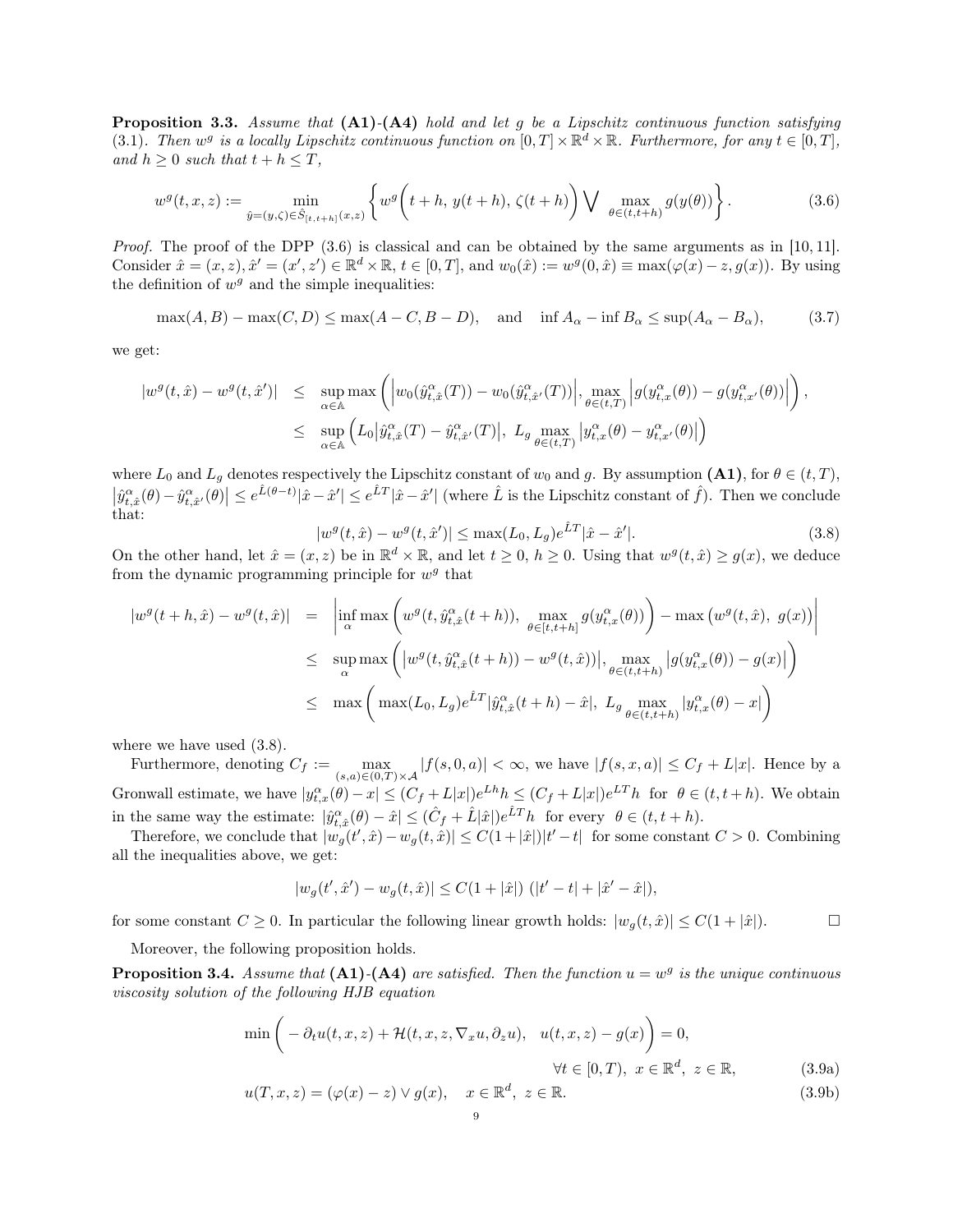*Proof.* The HJB equation can be derived from the DPP satisfied by  $w<sup>g</sup>$ . For sake of completeness, we give here the main lines of the proof. We first show that  $w<sup>g</sup>$  is a solution of (3.9). The fact that  $w<sup>g</sup>$  satisfies the initial condition comes directly from the definition of  $w<sup>g</sup>$ .

Let us check the super-solution property of  $w^g$ . From the DPP, we get that for any  $\tau \geq 0$ 

$$
w^{g}(t,(x,z)) \geq \min_{\hat{y}=(y,\zeta)\in \hat{S}_{[t,t+h]}(x,z)} w^{g}(t+h,y(t+h),\zeta(t+h)).
$$

Hence, classical arguments in viscosity theory yield to:

$$
-\partial_t w^g + \mathcal{H}(t, x, z, \nabla_x w^g, \partial_z w^g) \ge 0
$$

in the viscosity sense. Moreover, by definition of  $w^g$ , for every  $(t, x, z) \in [0, T] \times \mathbb{R}^d \times \mathbb{R}$ , we have

$$
w^{g}(t, x, z) \geq \min_{\hat{y}=(y,\zeta)\in \hat{S}_{[t,T]}(x,z)} \max_{\theta\in[t,T]} g(y(\theta)) \geq g(x).
$$

Combining this two inequalities, we get

$$
\min(\partial_t w^g + \mathcal{H}(t, x, z, \nabla_x w^g, \partial_z w^g), w^g - g) \ge 0
$$

in the viscosity sense, i.e.,  $w^g$  is a super-solution of  $(3.2)$ .

It remains to prove that  $w^g$  is a sub-solution. Let  $(x, z) \in \mathbb{R}^d \times \mathbb{R}$  and  $t \in [0, T]$ . If  $w^g(t, x, z) \leq g(x)$ , then it is clear that  $w^g$  satisfies:

$$
\min(-\partial_t w^g + \mathcal{H}(t, x, z, \nabla_x w^g, \partial_z w^g), w^g(t, x, z) - g(x)) \le 0.
$$

Now, assume that  $w^g(t, x, z) > g(x)$ . By continuity of g and  $w^g$ , there exists some  $\tau > 0$  such that for every  $\hat{y} = (y, \zeta) \in \hat{S}_{[t,t+h]}(x, z)$ , we have:  $w^{g}(\theta, y(\theta), \zeta(\theta)) > g(y(\theta))$  for all  $\theta \in [t, t+h]$  (since  $y(\theta)$  will stay in a neighborhood of  $x$ ). Hence, by using the DPP, we get that

$$
w^g(t,x,z)=\min_{\hat y=(y,\zeta)\in \hat S_{[t,T]}(x,z)}w^g(t+h,y(t+h),\zeta(t+h)),\quad \text{ for any }0\leq h\leq T-t.
$$

Therefore, with classical arguments [6] one can obtain that  $\partial_t w^g(t, x, z) + \mathcal{H}(t, x, z, \nabla_x w^g, \partial_z w^g) \leq 0$  in the viscosity sense. Therefore,  $w^g$  is a viscosity sub-solution of  $(3.2)$ .

The fact that  $w<sup>g</sup>$  is the unique continuous viscosity solution of (3.2) follows from the general comparison principle in appendix A, and the fact that there exists  $C_0 > 0$  such that:

$$
|\mathcal{H}(t,x,z,p,q) - \mathcal{H}(s,x',z',p,q)| \leq C_0(|p|+|q|+1) \ (|t-s|+|x-x'|+|z-z'|), \qquad (3.10a)
$$

$$
|\mathcal{H}(t,x,z,p,q) - \mathcal{H}(t,x,z,p',q')| \le C_0(|x|+1)(|p-p'|+|q-q'|),\tag{3.10b}
$$

for every  $(x, z), (x', z') \in \mathbb{R}^d \times \mathbb{R}$  and for every  $(p, q), (p', q') \in \mathbb{R}^d \times \mathbb{R}$ .

**Remark 3.5** (Link with optimal stopping time). The auxiliary value function  $w<sup>g</sup>$  can be also interpreted as the value of an optimal stopping time problem, for  $t \leq T$ :

$$
u(t,x,z) := \sup_{\tau \in [t,T]} \inf_{(y,\zeta) \in \hat{S}_{[t,T]}(x,z)} g(y(\tau)) 1_{\{\tau < T\}} + \left( \varphi(y(\tau)) - \zeta(\tau) \right) \vee g(y(\tau)) 1_{\{\tau = T\}} \tag{3.11}
$$

(see for instance [6, Chapter III, Section 4.2]). Indeed, the value function u is continuous, and viscosity solution of the HJ equation (3.9). By the uniqueness of continuous viscosity solution of (3.9), we get that  $u = w<sup>g</sup>$ . This interpretation of  $w<sup>g</sup>$  as an optimal value of a stopping-time problem can be also understood by remarking that:

$$
\max_{\tau \in [t,T]} g(y(\tau)) \bigvee (\varphi(y(\tau)) - \eta(\tau)) = \sup_{\tau \in [t,T]} \bigg( g(y(\tau)) 1_{\{\tau < T\}} + \big( \varphi(y(\tau)) - \zeta(\tau) \big) \vee g(y(\tau)) 1_{\{\tau = T\}} \bigg).
$$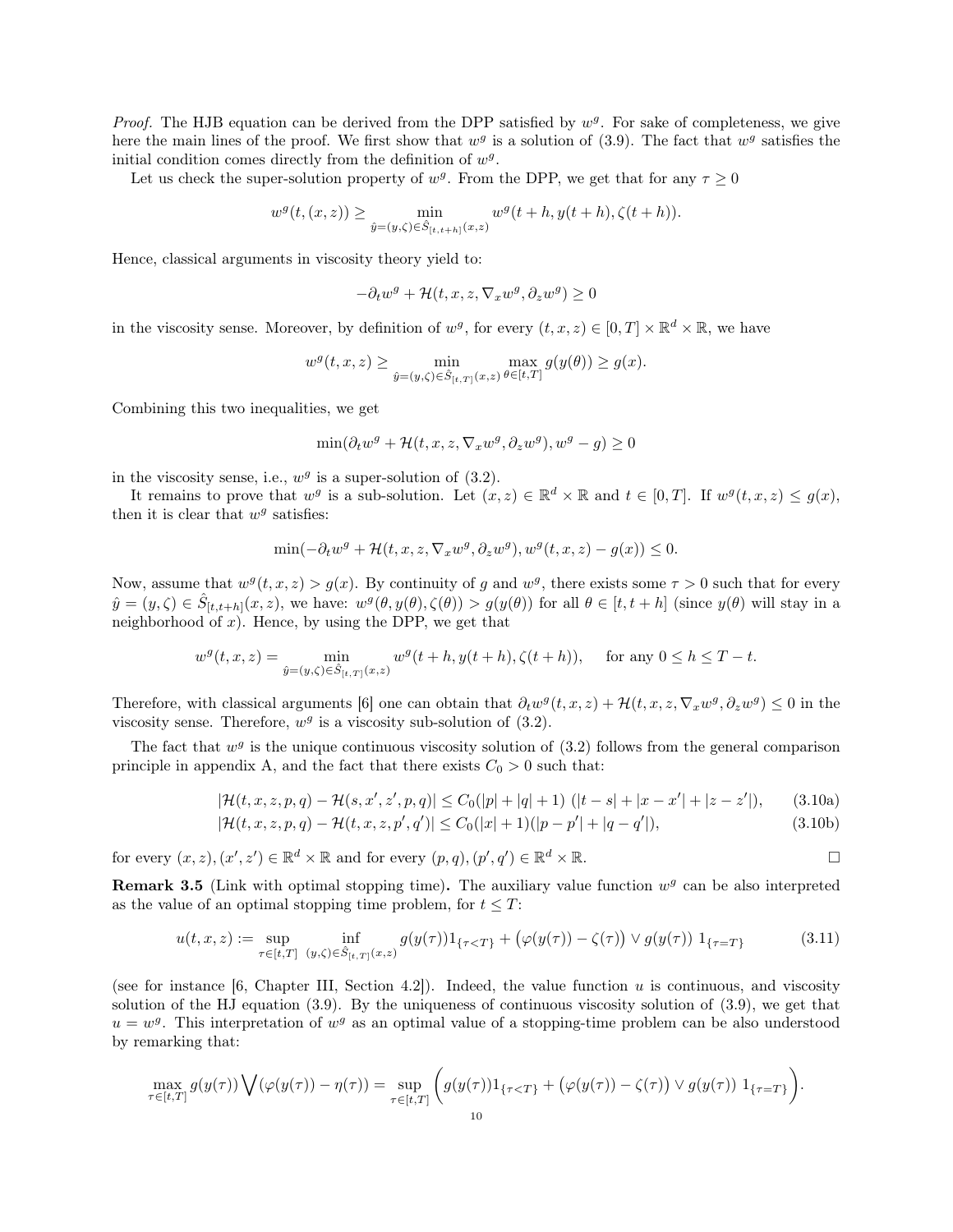Finally, let us stress that this equivalence between the penalized and the optimal-stopping problems does not mean that the original state-constrained problem itself has any interpretation as an optimal-stopping time. The only link is that when, for  $(t, x, z) \in (0, T) \times \mathbb{R}^d \times \mathbb{R}$ , the optimal-stoping time value  $u(t, x, z)$  is negative, then  $(t, x, z)$  belongs to the epigraph of  $\vartheta$ .

**Remark 3.6.** Notice that when K is a bounded set, then it is possible to modify f,  $\ell$  and g outside K in order to get a bounded auxiliary value function. Indeed, if  $\mathcal{K} \subset B(0,R)$  then by setting  $h(x) := d(x, B(0,R)),$ it is possible to consider  $f_R(t, x, \alpha) := f(t, x, \alpha)(1 - h(x))_+, \ell_R(t, x, \alpha) := \ell(t, x, \alpha)(1 - h(x))_+$  and  $g_R(x) =$  $\max(g(x), R)$  (the functions  $f_R$ ,  $\ell_R$  and  $g_R$  coincide respectively with f,  $\ell$  and g on K). Moreover,  $f_R$ ,  $\ell_R$  and  $g_R$  are still Lipschitz continuous in  $(t, x)$ , and compactly supported in  $B(0, R + 1)$ . Therefore, the function  $w^{g_R}$  defined using  $(f_R, \ell_R, g_R)$  satisfies  $w^{g_R}(t, x, z) \leq 0 \Leftrightarrow w^{g}(t, x, z) \leq 0$ , and it can be used for the characterization of  $\vartheta(t, x)$ .

Let us point out that the value function  $w^g$  depends on the choice of g. However, the set

$$
\{(x, z), \ w^g(t, x, z) \le 0\}
$$

is independent of the choice of  $q$ .

**Lemma 3.7.** If  $\tilde{q}$  and g are Lipschitz continuous function satisfying (3.1), then for all  $t \leq T$ ,

$$
\{(x, z), w^g(t, x, z) \le 0\} = \{(x, z), w^{\tilde{g}}(t, x, z) \le 0\}.
$$

Remark 3.8 (Extension to terminal state constraints). Consider the case when the state variable is constrained to satisfy a final constraint  $y(T) \in \mathcal{C}$ , in addition to (2.2), where C is a closed subset of  $\mathbb{R}^d$ (of course  $\mathcal{C} \cap \mathcal{K}$  has to be considered nonempty, otherwise the problem becomes trivial). Then the control problem is defined by:

$$
\vartheta(t,x) := \inf \left\{ \int_t^T \ell(s, y_{t,x}^\alpha(s), \alpha(s)) ds + \varphi(y_{t,x}^\alpha(T)) \; \middle| \; \alpha \in \mathbb{A}, \; y_{t,x}^\alpha(T) \in \mathcal{C} \text{ and } y_{t,x}^\alpha(s) \in \mathcal{K}, \; \forall s \in [t,T] \right\}.
$$
\n
$$
(3.12)
$$

In this case, one should consider a Lipschitz continuous function  $\psi : \mathbb{R}^d \to \mathbb{R}$  such that  $\psi(x) \leq 0 \iff x \in \mathcal{C}$ (since C is closed, such a Lipschitz function  $\psi$  exists). Hence the auxiliary control problem can be considered as:

$$
w^g(t,x,z) := \inf_{\hat{y}=(y,\zeta)\in\hat{S}_{[t,T]}(x,z)} \quad \left(\varphi(y(T)) - \zeta(T)\right) \bigvee \max_{\theta\in(t,T)} g(y(\theta)) \bigvee \psi(y(T)).\tag{3.13}
$$

Here again, the description of the value function  $\vartheta$  is given by:

$$
\mathcal{E}pi(\vartheta(t,\cdot)) = \{(x,z) \in \mathbb{R}^d \times \mathbb{R} \mid w^g(t,x,z) \le 0\},\
$$

and  $w<sup>g</sup>$  satisfies the same HJB equation as in proposition 3.4 excepted the fact that the final condition at time  $t = T$  is now:  $w^g(T, x, z) = (\varphi(x) - z) \vee g(x) \vee \psi(x)$ .

Before concluding this section, we would like to stress on the fact that considering the auxiliary function  $w<sup>g</sup>$  allows to bypass all the regularity issues which arise when the control problem is in presence of state constraints. This constructive way to describe the value function  $\vartheta$  involves only the classical framework of Lipschitz continuous viscosity solution, even though  $\vartheta$  is only l.s.c. This approach opens the way for computing the epigraph of  $\vartheta$  by a large panel of schemes for continuous viscosity solutions. One can criticize the fact that the definition of  $w<sup>g</sup>$  involves one more state component, however it is important to keep in mind that only the level set  $\{w^g(t, x, z) = 0\}$  is needed. Since  $w^g$  is Lipschitz continuous, one can use a local numerical scheme (as in [14, 37]) to track this 0-level set in  $\mathbb{R}^{d+1}$  and reduce the numerical complexity to almost the same numerical complexity of solving an HJ equation in a  $d$ -dimensional space.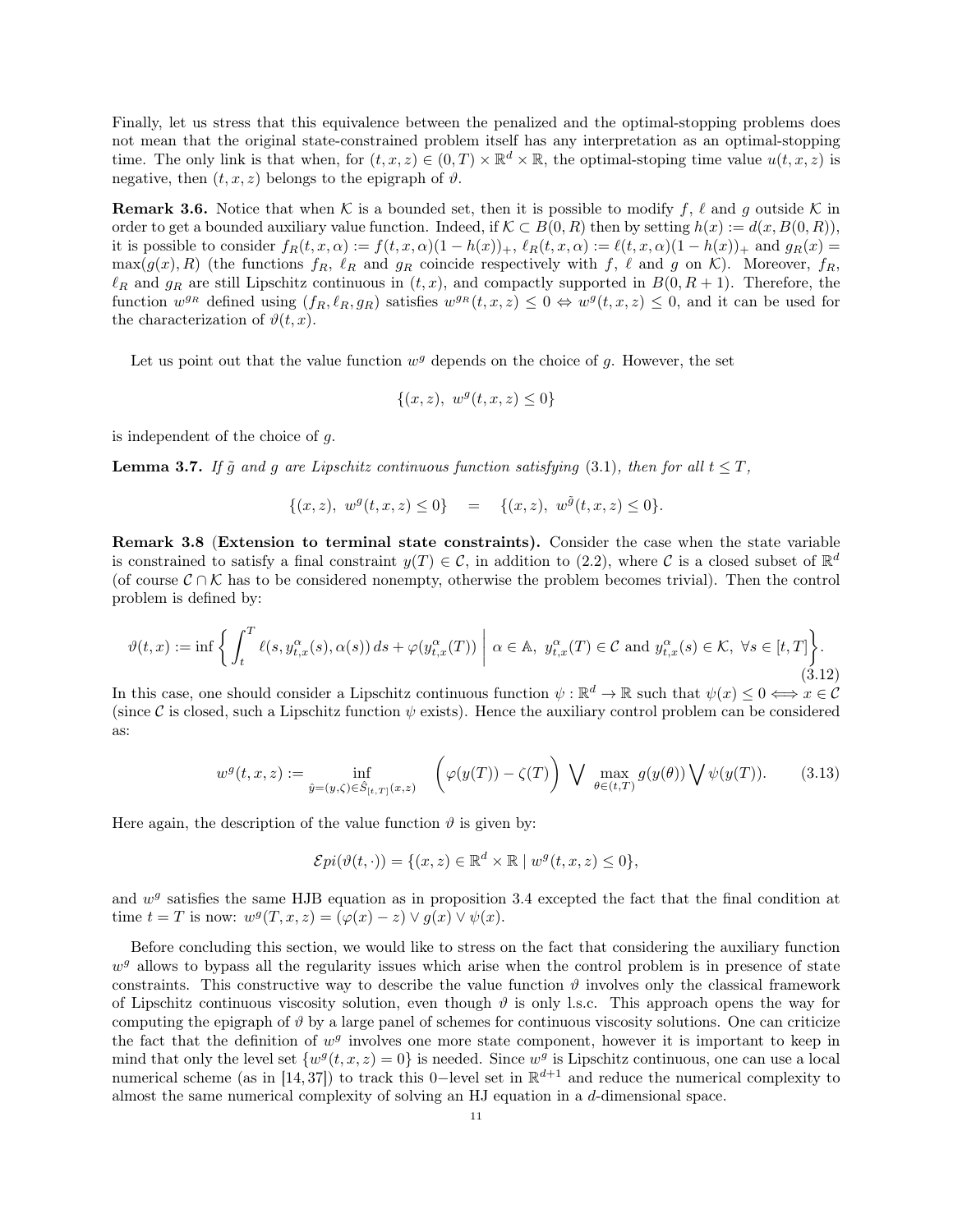#### 4. Infinite horizon problem with state constraints

Here we consider the case of an infinite horizon optimal control problem with state constraints (see [6] for standard results) and assume throughout this section that f,  $\ell$  satisfies (A1)-(A2) and (A4), and that these functions do not depend on the time variable:

$$
f:\mathbb{R}^d\times\mathcal{A}\to\mathbb{R}^d, \quad \ell:\mathbb{R}^d\times\mathcal{A}\to\mathbb{R}.
$$

Let A be the set of measurable controls  $\alpha : (0, \infty) \to \mathcal{A}$ . For any  $\alpha \in \mathbb{A}$ , consider the system obeying:

$$
\dot{y}(s) = f(y(s), \alpha(s)) \quad \text{a.e. } s \in (0, \infty), \tag{4.1a}
$$

$$
y(0) = x,\tag{4.1b}
$$

and let  $y = y_x^{\alpha}$  denotes its solution. Let also K be a nonempty closed set of  $\mathbb{R}^d$ . Set L is assumed to be a majorant of the Lipschitz constants for f and  $\ell$  with respect to the x variable, as stated in  $(A1)-(A2)$ , and set  $\lambda > L$ . The infinite horizon control problem is:

$$
\widetilde{\vartheta}(x) := \min_{\alpha \in \mathbb{A}} \left\{ \left. \int_0^\infty e^{-\lambda s} \ell(y_x^\alpha(s), \alpha(s)) ds \; \right| \; y_x^\alpha(\theta) \in \mathcal{K} \quad \forall \theta \in (0, \infty) \right\}.
$$
\n(4.2)

(the existence of a minimum when  $\tilde{v} < \infty$  can be obtained by using the compact injection of  $S_{[0,\infty)}(x)$  into  $C([0,\infty[)$  for the  $W^{1,1}$  weighted norm  $||y||_{W^{1,1}} = \int_0^\infty (|y(s)| + |\dot{y}(s)|) e^{-\lambda s} ds$ , see for instance [4]).

We again focus on the characterization of the epigraph of  $\tilde{\vartheta}$ :

$$
\mathcal{E}pi(\widetilde{\vartheta}) := \bigg\{ (x,z) \in \mathbb{R}^d \times \mathbb{R}, \ \widetilde{\vartheta}(x) \le z \bigg\}.
$$

Let  $g: \mathbb{R}^d \to \mathbb{R}$  be a Lipschitz continuous satisfying (3.1). We introduce an auxiliary control problem with value function  $\widetilde{w}^g$  defined for  $x \in \mathbb{R}^d$ ,  $z \in \mathbb{R}$ , and  $\lambda > L$ , by:

$$
\widetilde{w}^g(x,z) := \min_{\alpha \in \mathbb{A}} \quad \left( \int_0^\infty e^{-\lambda s} \ell(y_x^\alpha(s), \alpha(s)) \, ds - z \right) \bigvee \sup_{\theta \in (0,\infty)} \left( e^{-\lambda \theta} g(y_x^\alpha(\theta)) \right). \tag{4.3}
$$

**Theorem 4.1.** Assume that  $(A1)-(A2)$  and  $(A4)$  hold, K is closed and non-empty, and  $\lambda > L$ . (i) For any  $(x, z) \in \mathbb{R}^d \times \mathbb{R}$ , the following holds:

$$
\widetilde{\vartheta}(x) - z \le 0 \iff \widetilde{w}^g(x, z) \le 0.
$$

Moreover, the function  $\tilde{\vartheta}$  is characterized by  $\tilde{w}^g$  through the following relation

$$
\widetilde{\vartheta}(x) = \min\bigg\{z \in \mathbb{R}, \ \widetilde{w}^g(x, z) \le 0\bigg\}.
$$

(*ii*)  $\widetilde{w}^g$  is Lipschitz continuous on  $\mathbb{R}^d \times \mathbb{R}$ .<br>(*iii*) The function  $y - \widetilde{w}^g$  is the unique Li

(iii) The function  $u = \widetilde{w}^g$  is the unique Lipschitz continuous viscosity solution of

$$
\min\left(\lambda u + \max_{a \in \mathcal{A}} \left( -f(x, a) \cdot \nabla_x u - (\lambda z - \ell(x, a)) \partial_z u \right), u(x, z) - g(x) \right) = 0,
$$
\n
$$
x \in \mathbb{R}^d, z \in \mathbb{R}.
$$
\n(4.4)

The derivation of the HJ equation for  $\widetilde{w}^g$  is based on the following DPP principle. We define  $\zeta^{\alpha}_{x,z}(t) :=$  $e^{\lambda t}z - \int_0^t e^{\lambda(t-s)} \ell(y_x^{\alpha}(s), \alpha(s)) ds$ . Equivalently,  $\zeta(t) = \zeta_{x,z}(t)$  is the absolutely continuous solution of

$$
\dot{\zeta}(s) = \lambda \zeta(s) - \ell(y_x^{\alpha}(s), \alpha(s)) \quad a.e. \ s > 0,
$$
\n(4.5a)

$$
\zeta(0) = z.\tag{4.5b}
$$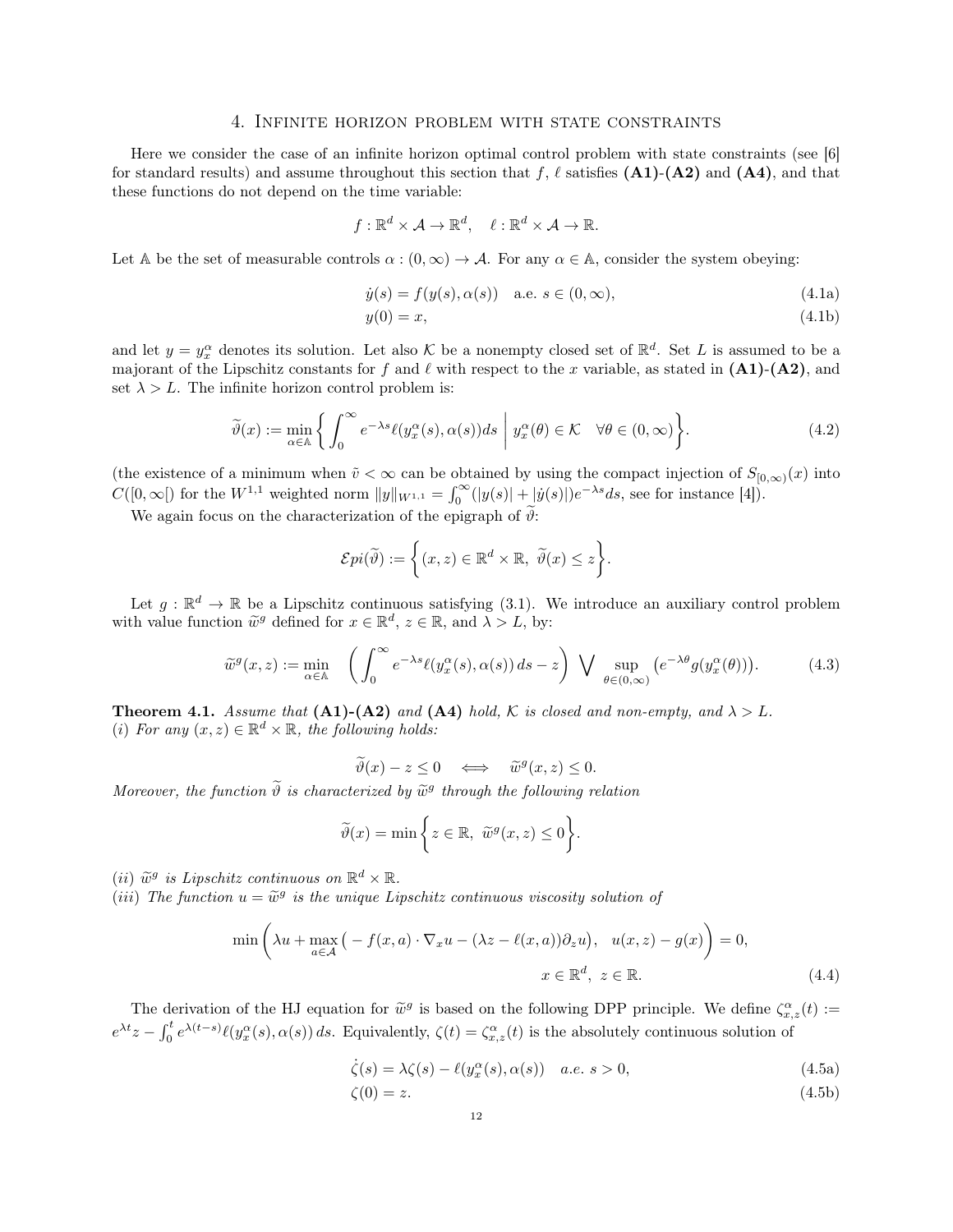**Lemma 4.2** (Dynamic programming principle). For all  $h \geq 0$  and  $(x, z) \in \mathbb{R}^d \times \mathbb{R}$ , we have

$$
\widetilde{w}^{g}(x,z) = \min \left\{ \left( e^{-\lambda h} \widetilde{w}^{g}(y_{x}^{\alpha}(h), \zeta_{(x,z)}^{\alpha}(h)) \right) \bigvee \max_{\theta \in (0,h)} \left( e^{-\lambda \theta} g(y_{x}^{\alpha}(\theta)) \right), \right\}.
$$
\n
$$
\alpha : (0,h) \to \mathcal{A} \text{ measurable}, \ (y_{x}^{\alpha}, \zeta_{(x,z)}^{\alpha}) \text{ solution of (4.5)} \right\}.
$$
\n(4.6)

*Proof.* The definition of  $\tilde{w}^g$  involves the maximum between two terms, and the DPP here seems to be new.<br>Even though the proof is not difficult we profer to present it for sake of completeness. Even though the proof is not difficult we prefer to present it for sake of completeness.

For any measurable control  $\alpha : (0, \infty) \to \mathcal{A}$ , we shall denote  $\alpha_1$  the restriction of  $\alpha$  on  $(0, h)$  and  $\alpha_2$  the measurable control of A such that  $\alpha_2(t) = \alpha(t+h)$  a.e.  $t \geq 0$ . Using  $y_x^{\alpha}(s+h) = y_{\alpha}^{\alpha_2}$  $\frac{\alpha_2}{y_x^{\alpha_1}(h)}(s)$ , we obtain on the first hand:

$$
\int_0^\infty e^{-\lambda s} \ell(y_x^\alpha(s), \alpha(s)) ds - z = \int_h^\infty e^{-\lambda s} \ell(y_x^\alpha(s), \alpha(s)) ds + \int_0^h e^{-\lambda s} \ell(y_x^\alpha(s), \alpha(s)) ds - z
$$
  

$$
= e^{-\lambda h} \left( \int_0^\infty e^{-\lambda s} \ell(y_x^\alpha(s+h), \alpha(s+h)) ds - \zeta_{x,z}^\alpha(h) \right)
$$
  

$$
= e^{-\lambda h} \left( \int_0^\infty e^{-\lambda s} \ell(y_{y_x^\alpha}^\alpha(s), \alpha_2(s)) ds - \zeta_{x,z}^\alpha(h) \right)
$$
(4.7)

and on the other hand:

$$
\sup_{\theta \in (0,\infty)} e^{-\lambda \theta} g(y_x^{\alpha}(\theta)) = \sup_{\theta \in (0,\infty)} e^{-\lambda(\theta+h)} g(y_x^{\alpha}(\theta+h)) \bigvee \max_{\theta \in (0,h)} e^{-\lambda \theta} g(y_x^{\alpha_1}(\theta))
$$

$$
= \left( e^{-\lambda h} \sup_{\theta \in (0,\infty)} e^{-\lambda \theta} g(y_{y_x^{\alpha_1}(h)}^{\alpha_2}(\theta)) \right) \bigvee \max_{\theta \in (0,h)} e^{-\lambda \theta} g(y_x^{\alpha_1}(\theta)). \tag{4.8}
$$

Combining (4.7) and (4.8), taking measurable controls  $\alpha_1 : (0, h) \to \mathcal{A}$  and  $\alpha_2 \in \mathbb{A}$ , we obtain

$$
\tilde{w}^{g}(x, z) = \inf_{\alpha_1} \inf_{\alpha_2} \left( e^{-\lambda h} \int_0^{\infty} e^{-\lambda s} \ell(y_{y_x^{\alpha_1}}^{\alpha_2}(s), \alpha_2(s)) ds - \zeta_{x, z}^{\alpha_1}(h) \right) \bigvee \left( e^{-\lambda h} \sup_{\theta \in (0, \infty)} e^{-\lambda \theta} g(y_{y_x^{\alpha_1}}^{\alpha_2}(h)) \right)
$$
  
\n
$$
= \inf_{\alpha_1} \left( e^{-\lambda h} \tilde{w}^{g}(y_x^{\alpha_1}(h), \zeta_{x, z}^{\alpha_1}(h)) \right) \bigvee \max_{\theta \in (0, h)} e^{-\lambda \theta} g(y_x^{\alpha_1}(\theta))
$$

which is the desired result.  $\Box$ 

**Remark 4.3.** (Viability and link with optimal stopping time) In the particular case when  $\ell \equiv 0$ , the value function (4.2) characterizes the viability kernel of the dynamics f in the set  $K$ :

$$
Viab_{\mathcal{K}}^{f} := \left\{ x \in \mathbb{R}^{d}, \ \exists y \in S_{[0,\infty[}(x), \ y(t) \in \mathcal{K} \ \forall t \in (0,\infty) \right\}.
$$

In this case, and as in section 3.2, the penalized problem can be defined in the following form:

$$
\tilde{u}(x) := \min_{\alpha \in \mathbb{A}} \sup_{\theta \in (0,\infty)} e^{-\lambda \theta} g(y_x^{\alpha}(\theta)),
$$
\n(4.9)

without adding a new state component. One can show that  $\tilde{u}$  is the unique viscosity solution of

$$
\min\left(\lambda \tilde{u} + \max_{a \in \mathcal{A}} (-f(x, a) \cdot \nabla_x \tilde{u}), \quad \tilde{u}(x) - g(x)\right) = 0 \quad x \in \mathbb{R}^d,
$$
\n(4.10)

and the viability kernel satisfies  $Viab_{\mathcal{K}}^f = \{x, \ \tilde{u}(x) \leq 0\}.$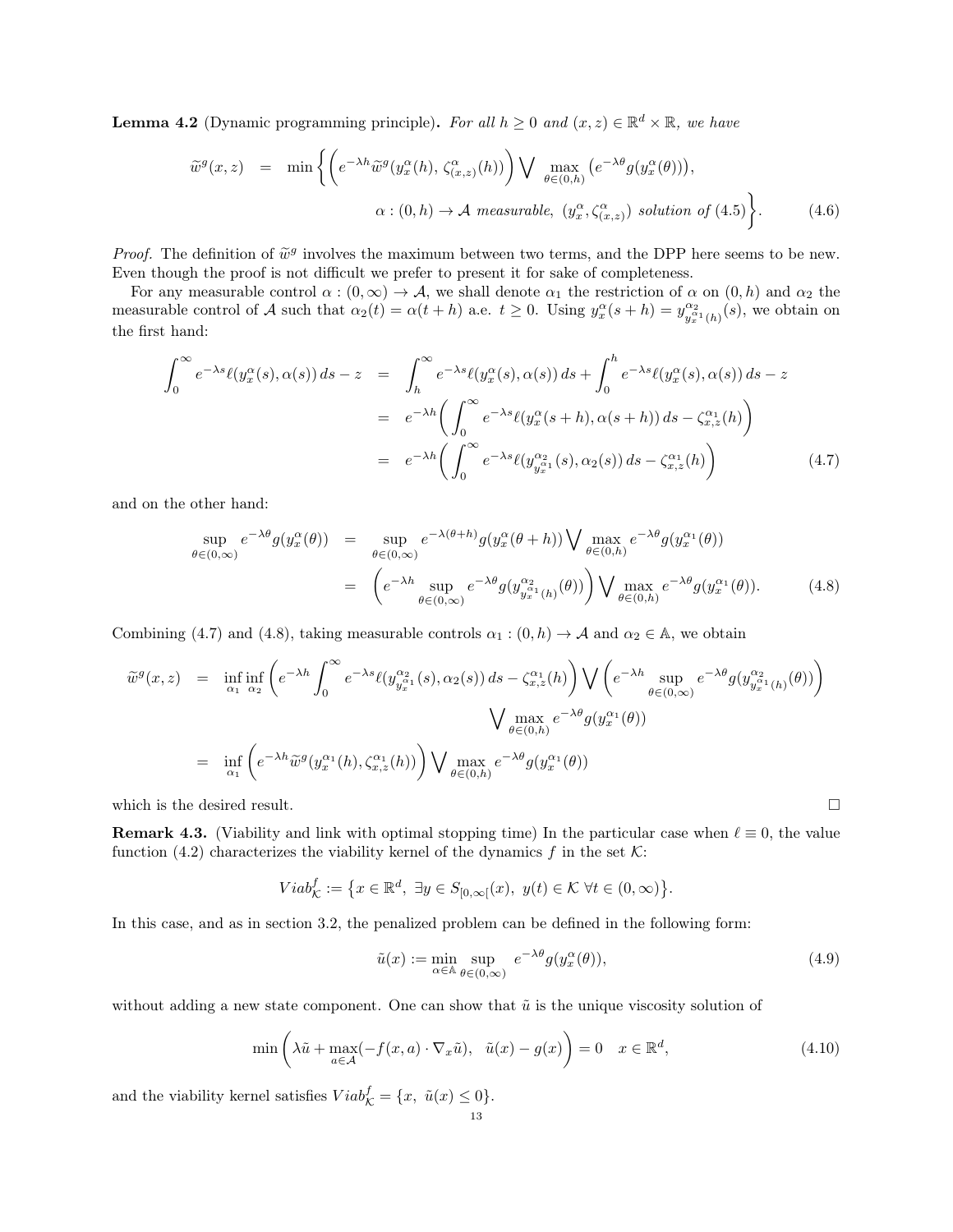In this particular case, the problem (4.9) can be also interpreted as a stopping-time problem [6, Chapter III, section 4.2], see also Remark 3.5.

## 5. Two-player games with state constraints

The approach presented in the previous sections can be extended to more general control problems lacking controllability assumptions. We consider here the case of two-player games [6, 7, 21, 25, 41, 42].

In addition to the player taking control values in A, we consider  $\mathcal{B}$  a non empty compact set of  $\mathbb{R}^m$  $(m \geq 1)$ , and the set controls for the second player:

$$
\mathbb{B} := \bigg\{\beta : (0, T) \to \mathbb{R}^m \text{ measurable, } \beta(t) \in \mathcal{B} \text{ a.e.}\bigg\}.
$$

We also consider a new dynamics f, distributed cost  $\ell$ , and terminal cost  $\varphi$  such that:

$$
(A'_1) \quad \begin{cases} \n(i) \quad (t, x, a, b) \in [0, T] \times \mathbb{R}^d \times \mathcal{A} \times \mathcal{B} \to f(t, x, a, b) \in \mathbb{R}^d \text{ is continuous} \\ \n(ii) \exists L \ge 0, \forall x, y \in \mathbb{R}^d, \forall (a, b) \in \mathcal{A} \times \mathcal{B}, \forall t, s \in [0, T], \\ \n|f(t, x, a, b) - f(s, y, a, b)| \le L(|x - y| + |t - s|), \\ \n(i) \quad (t, x, a, b) \in [0, T] \times \mathbb{R}^d \times \mathcal{A} \times \mathcal{B} \to \ell(t, x, a, b) \in \mathbb{R}^d \text{ is continuous} \\ \n(ii) \quad \exists L \ge 0, \forall x, y \in \mathbb{R}^d, \forall (a, b) \in \mathcal{A} \times \mathcal{B}, \forall t, s \in [0, T], \\ \n| \ell(t, x, a, b) - \ell(s, y, a, b)| \le L(|x - y| + |t - s|), \\ \n(A'_3) \quad \varphi : \mathbb{R}^d \to \mathbb{R} \text{ is Lipschitz continuous.} \n\end{cases}
$$

Again, we consider the "augmented" dynamics  $\hat{f} : [0, T] \times \mathbb{R}^{d+1} \times \mathcal{A} \times \mathcal{B} \to \mathbb{R}^{d+1}$  defined as follows:

$$
\hat{f}(t,(x,z),a,b) := \begin{pmatrix} f(t,x,a,b) \\ -\ell(t,x,a,b) \end{pmatrix}, \quad \forall (x,z) \in \mathbb{R}^d \times \mathbb{R}, \ a \in \mathcal{A}, \ b \in \mathcal{B}, \ t \in (0,T).
$$

The following convexity assumption of  $\hat{f}$  will be considered:

 $(A'_4)$  $\forall t, x, \beta, \quad \hat{f}(t, x, \mathcal{A}, \beta)$  is a convex set.

Notice that this includes the case when  $f(t, x, a, b) = f_1(t, x, b) \cdot a + f_2(t, x, b)$  and A is a convex set. For every  $x \in \mathbb{R}^d$  and  $(\alpha, \beta) \in \mathbb{A}_t \times \mathbb{B}$  we define the trajectory  $y = y_{t,x}^{\alpha,\beta}$  as the solution of

$$
\dot{y}(s) = f(s, y(s), \alpha(s), \beta(s)) \text{ for a.e. } s \in [t, T], \quad y(t) = x. \tag{5.1}
$$

in the Carathéodory sense.

Following the formulation of Elliott and Kalton [25], we define the set of non-anticipative strategies  $a \equiv a[\cdot]$ as follows:

$$
\Gamma_t := \left\{ a : \mathbb{B} \to \mathbb{A}, \ \forall (\beta, \tilde{\beta}) \in \mathbb{B}, \ \text{and} \ \forall s \in [t, T], \right\}
$$

$$
\left( \beta(\theta) = \tilde{\beta}(\theta). \ a.e. \ \theta \in [t, s] \right) \Rightarrow \left( a[\beta](\theta) = a[\tilde{\beta}](\theta), a.e. \text{ on } [t, s] \right) \right\}.
$$

The value function for the first player is given by:

$$
\overline{\vartheta}(t,x) := \inf_{a \in \Gamma_t} \max_{\beta \in \mathbb{B}} \left\{ \int_t^T \ell(s, y_{t,x}^{a[\beta],\beta}(s), \alpha(s), \beta(s)) ds + \varphi(y_{t,x}^{a[\beta],\beta}(T)) \middle| y_{t,x}^{\alpha}(s) \in \mathcal{K}, \ \forall s \in [t,T] \right\}.
$$
\n(5.2)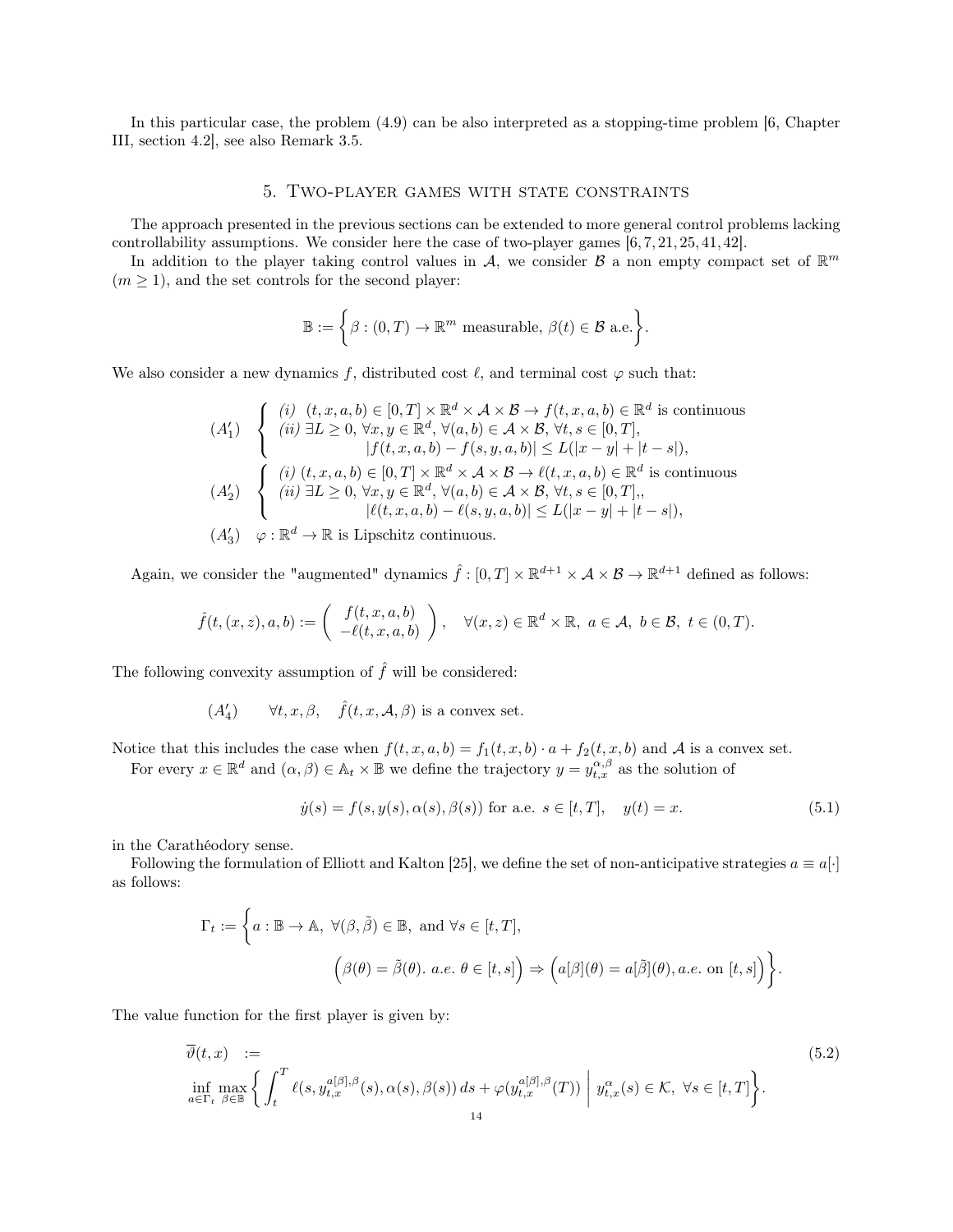As in Section 3, we add a new state variable  $z \in \mathbb{R}$ , and we define the following auxiliary control problem:

$$
\overline{w}^{g}(t,x,z) := \inf_{a \in \Gamma_t} \max_{\beta \in \mathbb{B}} \left( \varphi(y_{t,x}^{a[\beta],\beta}(T)) - \zeta_{t,(x,z)}^{a[\beta],\beta}(T) \right) \bigvee \max_{\theta \in [t,T]} g(y_{t,x}^{a[\beta],\beta}(\theta)). \tag{5.3}
$$

where  $\hat{f} = (f, -\ell)^\mathsf{T}$  and  $\hat{y} = \hat{y}_{t,(x,z)}^{\alpha,\beta} \equiv (y_{t,x}^{\alpha,\beta}, \zeta_{t,(x,z)}^{\alpha,\beta})^\mathsf{T}$  is an absolutely continuous solution of

$$
\dot{\hat{y}}(s) = \hat{f}(s, \hat{y}(s), \alpha(s), \beta(s)) \quad \text{a.e. } s \in (t, T), \tag{5.4a}
$$

$$
\hat{y}(t) = (x, z)^{\mathsf{T}}.\tag{5.4b}
$$

In a similar way to the case of a one-player game, one can check easily that we have:

**Lemma 5.1.** Let  $(A'_1) - (\bar{A}'_4)$  hold.

(i)  $\vartheta$  is a lower semi-continuous function.

(*ii*) The infimum in  $(5.3)$  is reached. In particular,

$$
\overline{w}^{g}(t, x, z) \leq 0 \iff \exists a[\cdot] \in \Gamma_{t}, \ \forall \beta \in \mathbb{B},
$$
\n
$$
\int_{t}^{T} \ell(s, y_{t, x}^{a[\beta], \beta}(s), \alpha(s), \beta(s)) ds + \varphi(y_{t, x}^{a[\beta], \beta}(T)) \leq z,
$$
\n
$$
y_{t, x}^{a[\beta], \beta}(\theta) \in \mathcal{K}, \ \forall \theta \in [t, T].
$$

Therefore the value  $\overline{w}^g(t, x, z)$  is reached by some non-anticipative strategy, as soon as  $\varphi$  and g are continuous. By using similar arguments as in the previous sections, we get:

**Theorem 5.2.** Assume  $(A'_1) - (A'_4)$ , and g Lipschitz continuous.  $(i) \ \forall t \in [0,T], \ \forall (x,z) \in \mathbb{R}^d \times \mathbb{R},$ 

 $\overline{\vartheta}(t,x) \leq z \quad \Leftrightarrow \quad \overline{w}^g(t,x,z) \leq 0.$ 

(ii) The function  $\overline{w}^g$  is locally Lipschitz continuous on  $[0,T] \times \mathbb{R}^d \times \mathbb{R}$ , more precisely there exists  $C \geq 0$ such that

 $|\overline{w}^{g}(t',\hat{x}') - \overline{w}^{g}(t,\hat{x})| \leq C(1+|\hat{x}|) \left( |t'-t| + |\hat{x}'-\hat{x}| \right)$ 

In particular,  $\overline{w}^g$  has a linear growth :  $|\overline{w}^g(t, \hat{x})| \leq C(1 + |\hat{x}|)$  for some constant  $C \geq 0$ .

(iii) Furthermore,  $u = \overline{w}^g$  is the unique continuous viscosity solution of the following HJ equation:

$$
\min(-\partial_t u + \overline{\mathcal{H}}(t, (x, z), \nabla u), u - g(x)) = 0, \quad t \in (0, T), x \in \mathbb{R}^d, z \in \mathbb{R},
$$
\n
$$
u(T, x, z) = \max(\varphi(x) - z, g(x)), \quad x \in \mathbb{R}^d.
$$
\n(5.5a)

where 
$$
\overline{\mathcal{H}}(t,(x,z),(p,q)) := \max_{\alpha \in \mathcal{A}} \min_{\beta \in \mathcal{B}} -\hat{f}(t,x,\alpha,\beta) \cdot (p,q) \equiv \max_{\alpha \in \mathcal{A}} \min_{\beta \in \mathcal{B}} -f(t,x,\alpha,\beta) \cdot p + \ell(t,x,\alpha,\beta)q.
$$

**Corollary 5.3.** Under  $(A'_1) - (A'_4)$ , the function  $\overline{\vartheta}$  is characterized by means of the function  $\overline{w}^g$  through the following relation

$$
\overline{\vartheta}(t,x) = \inf \left\{ z \in \mathbb{R}, \ \overline{w}^g(t,x,z) \le 0 \right\}.
$$
\n(5.6)

This gives again a characterization of  $\overline{\vartheta}$  for two-player games with state constraints, by using a continuous viscosity approach and without any controllability assumption.

### 6. Numerical example

We consider the classical Zermelo type problem. A boat with coordinates  $y(t) = (y_1(t), y_2(t))$  navigates in a canal  $\mathbb{R} \times [-2, 2]$ , starting from  $y(0) = x = (x_1, x_2)$ , and wants to reach an island  $B = \overline{B}(0, r_0)$ ,  $r_0 > 0$ ,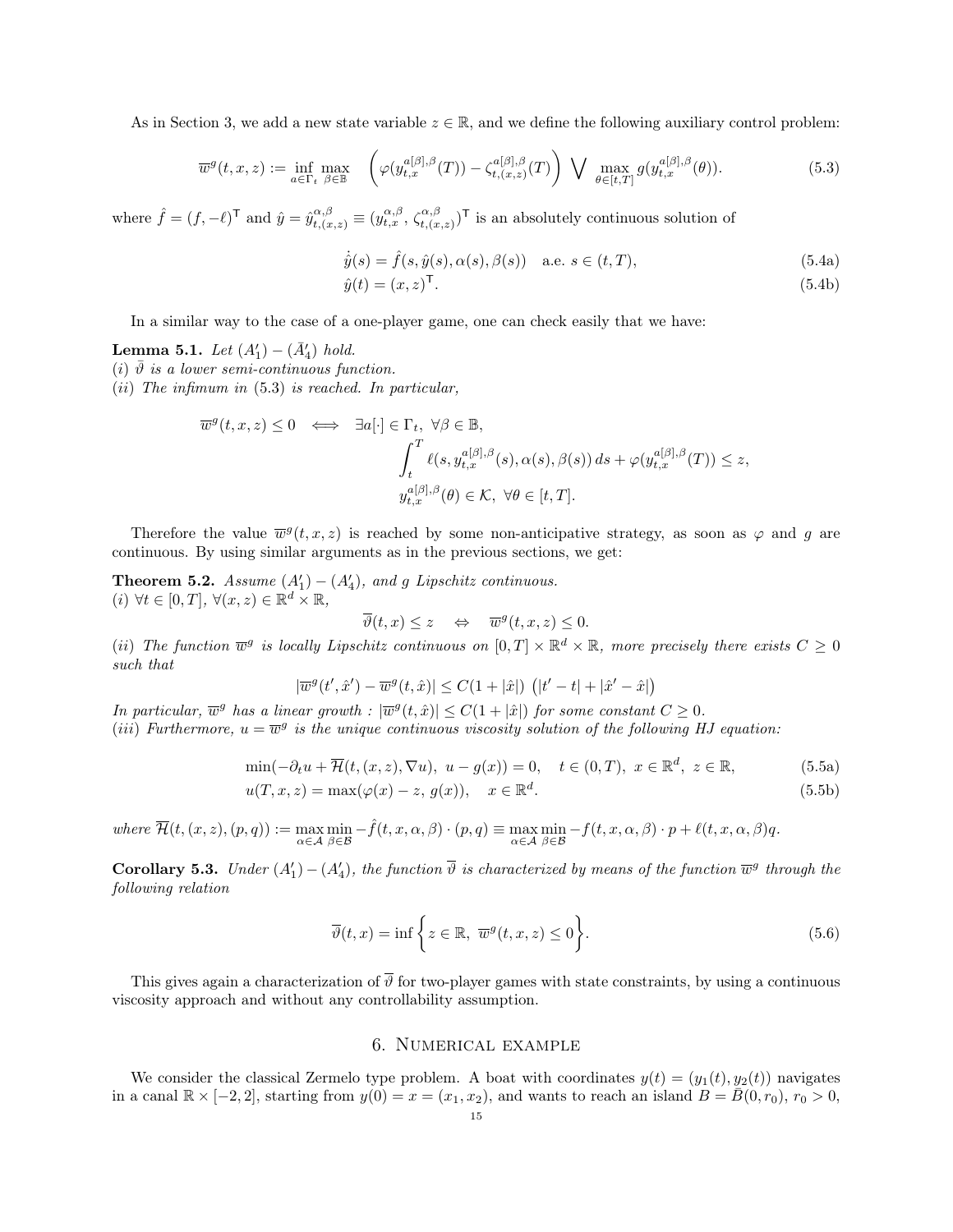with minimal fuel consumption. The dynamics is given by

$$
\dot{y}_1 = v \cos(u) + c - ay_2^2,\tag{6.1a}
$$

$$
\dot{y}_2 = v \sin(u),\tag{6.1b}
$$

where  $u \in [0, 2\pi]$  is the first control (angle),  $v \in [0, V_{max}]$  is a second control (the speed of the boat), and  $c-ay_2^2$  is the current drift (along the x<sub>1</sub>-axis). We shall choose the parameters  $V_{max} = 1$  and  $c = 2$ ,  $a = 0.5$ . The boundary  $y_2 = \pm \sqrt{\frac{c}{a}} \equiv \pm 2$  (where the drift term  $c - ay_1^2$  vanishes) corresponds to the coast. The evolution of the fuel mass  $m(t)$  is given by

$$
\dot{m} = -b \frac{v}{V_{\text{max}}},\tag{6.2}
$$

where  $b = 1$  and  $\frac{v}{V_{\text{max}}}$  is a speed ratio. Therefore, the fuel consumption  $\int_t^T |\dot{m}(s)| ds$  is proportional to

$$
\int_t^T v(s) \, ds.
$$

Because of the drift term (which can be greater than  $V_{\text{max}}$ ), the system is not controllable. Consider the set of constraints given by  $\mathcal{K} := \{x \in \mathbb{R}^2, g(x) \leq 0\}$  where

$$
g(x) := \max\left(r_a - \|x - a\|_{\infty}\right), \ r_b - \max(|x_1 - b_1|, \frac{1}{5}|x_2 - b_2|\right) \tag{6.3}
$$

and where  $r_a = 0.4$ ,  $a = (-0.5, 0.5)$  and  $r_b = 0.2$ ,  $b = (-1, -1.5)$ . The target  $C \equiv B(c, r_0)$  with  $r_0 = 0.25$ and  $c = (1.5, 0)$  is represented by a function  $\psi$  defined by

$$
\psi(x) := \|x - c\| - r_0.
$$

The optimal control problem is to minimize, whenever this is possible, the following

$$
\vartheta(t,x) = \inf \left\{ \int_t^T v(s) \, ds, \ \alpha = (u,v) \in \mathbb{A}, \ y_x^{\alpha}(T) \in \mathcal{C}, \ \left( y_x^{\alpha}(\theta) \in \mathcal{K}, \ \forall \theta \in [t,T] \right) \right\}
$$

where A is the set of measurable controls  $\alpha = (u, v) : (0, T) \to [0, 2\pi] \times [0, 1]$ . Therefore we are in the situation of Section 3.8. We consider  $\ell(t, x, (u, v)) := v$ , a terminal cost  $\varphi(x) \equiv 0$ , and the PDE becomes

$$
\min\left(-w_t + \max(0, \|\nabla_x w\| + w_z) - (c - ay_2^2)w_{y_1}, \ w(t, x, z) - g(x)\right) = 0,
$$
\n
$$
f \in (0, T) \quad (x, y) \in \mathbb{R}^2 \times \mathbb{R} \quad (6, 4)
$$

$$
t \in (0, T), \ (x, z) \in \mathbb{R}^2 \times \mathbb{R}, \tag{6.4}
$$

$$
w(T, x, z) = \max(-z, \psi(x), g(x)), \quad (x, z) \in \mathbb{R}^2 \times \mathbb{R}.
$$
 (6.5)

This last HJ equation is then solved by a finite difference method (ENO scheme of second order in space, see for instance [15]). Results are shown in Figure 1, at time  $t = 0$  with  $T = 10$  (computations done with 70<sup>3</sup> grid point). The value is recovered finally using  $\vartheta(t,x) = \min \{z \in \mathbb{R}, w(t,x,z) \leq 0\}.$ 

We have considered a discretisation of  $70^3$  spatial mesh points of the domain  $[-3, 2] \times [-2, 2] \times [Z_{min}, Z_{max}]$ where  $Z_{min} = -0.1$  and  $Z_{max} = 10$ . The time interval is  $[0, T] \equiv [0, 10]$ . This example was solved by using the C++ HJB-solver "Binope-HJ" [17].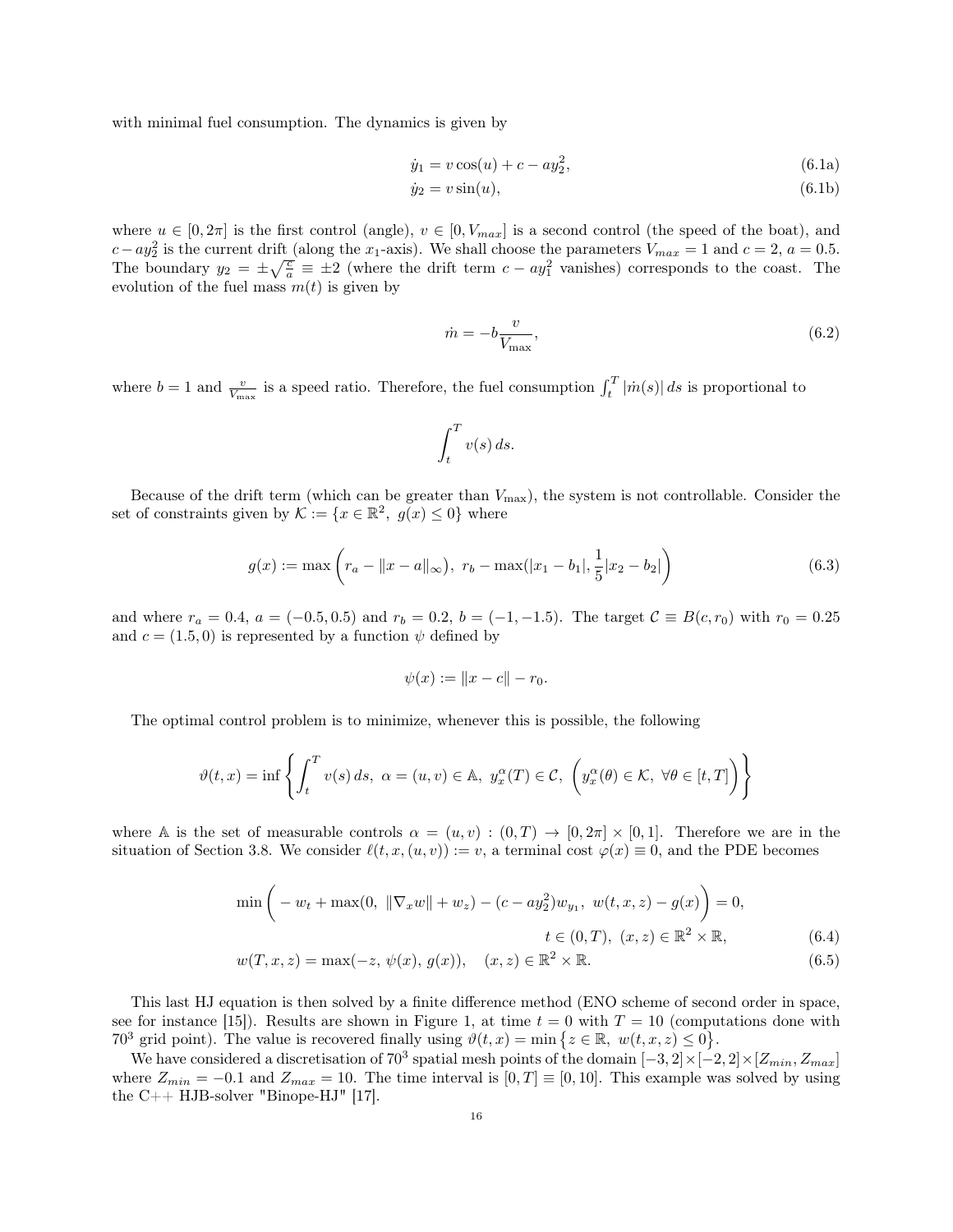

FIGURE 1. Left: values of  $v(t,.)$  at time  $t = 0$ . Right: iso-values in logarithmic scale. Here the values such that  $\vartheta(0, x_1, x_2) = 10$  correspond to a non-reachable zone

# Appendix A. Comparison principle for HJ equations with obstacle terms

The aim of this section is to prove a comparison principle for the following HJ equation in presence of an obstacle term:

$$
\min(-u_t + H(t, x, \nabla u), u - g(t, x)) = 0 \quad \text{on } (0, T) \times \mathbb{R}^d,
$$
\n(A.1)

$$
u(T, x) = u_0(x), \quad x \in \mathbb{R}^d \tag{A.2}
$$

where  $T > 0$  and  $g \in C((0,T) \times \mathbb{R}^d)$ , and  $H : (0,T) \times \mathbb{R}^d \times \mathbb{R}^d \to \mathbb{R}$  is continuous and assumed to satisfy: (H1) there exists  $C \geq 0$  such that, for all  $(t, x)$  in  $(0, T) \times \mathbb{R}^d$ ,  $p, q \in \mathbb{R}^d$ ,

$$
|H(t, x, p) - H(t, x, q)| \le C(|x| + 1)|p - q|,
$$
\n(A.3)

(H2) for any  $R > 0$ , there exists a function  $w_R : [0, \infty) \to [0, \infty)$ ,  $\lim_{r \to 0^+} w_R(r) = 0$  and

$$
|H(t, x, p) - H(t, y, p)| \le w_R((1+|p|)|x-y|)
$$
\n(A.4)

for every  $(t, p) \in (0, T) \times \mathbb{R}^d$ ,  $x, y \in B_R$ , where  $B_R$  denotes the open ball centered at 0 and of radius R.

**Theorem A.1.** Let u, v be two functions of  $C([0,T] \times \mathbb{R}^d)$ , and let g, h be in  $C([0,T] \times \mathbb{R}^d)$ . We assume that u (resp. v) is a sub-solution (resp. super-solution) of  $(A.1)$  in  $(0,T) \times \mathbb{R}^d$ .

$$
\min(-u_t + H(t, x, \nabla u), u - g) \le 0 \quad in (0, T) \times \mathbb{R}^d,
$$
\n(A.5)

$$
\min(-v_t + H(t, x, \nabla v), v - h) \ge 0 \quad in (0, T) \times \mathbb{R}^d. \tag{A.6}
$$

We denote  $u_T(x) := u(T, x)$  and  $v_T(x) := v(T, x)$ . Then for all  $t \in [0, T]$ ,

$$
\sup_{\mathbb{R}^d} (u(t,.) - v(t,.)) \le \max\left(\sup_{\mathbb{R}^d} (u_T - v_T), \sup_{(t,T) \times \mathbb{R}^d} (g - h)\right). \tag{A.7}
$$

Proof. The result without the obstacle term can be found for instance in Ishii [30]. It suffices to prove the result for  $T > 0$  small enough, the result for any  $T > 0$  can then be deduced by immediate recursion.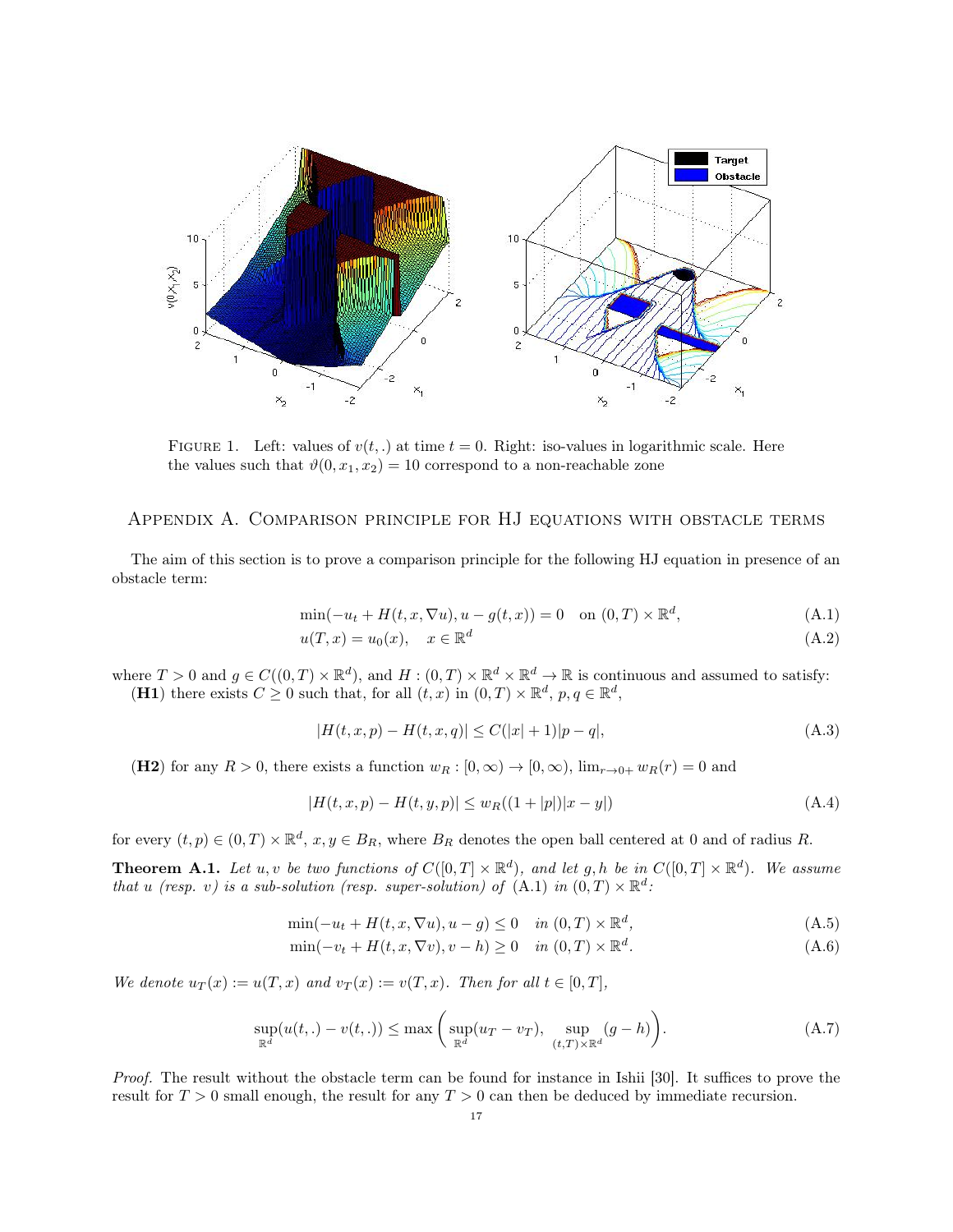Assuming that  $C > 0$ , we take  $T = 1/(2C)$  and  $L = L(x_0) := 2C(|x_0| + 1)$ , and we define the following cone

$$
\mathcal{O}_{x_0} := \big\{ (t, x) \in (0, T) \times \mathbb{R}^d, \ |x - x_0| < Lt \big\}.
$$

(The case when  $C = 0$  is trivial).

We claim that for every  $t_0 \in (0, T)$ :

$$
u(t_0, x_0) - v(t_0, x_0) \le \max\left(\sup_{x_0 + B_{L(T - t_0)}} (u_T - v_T), \sup_{\mathcal{O}_{x_0}} (g - h)\right),\tag{A.8}
$$

which concludes (A.7). Let us consider  $t_0 \in (0, T)$  and prove our claim.

First, remark that for any  $(t, x) \in \mathcal{O}_{x_0}$ , the following holds:  $C(|x| + 1) \leq C(|x_0| + 1) + C|x - x_0| \leq$  $\frac{L}{2} + CLT \leq \frac{L}{2} + \frac{1}{2}L = L$ , and thus

$$
|H(t, x, p) - H(t, x, q)| \le L|p - q| \qquad (t, x) \in \mathcal{O}_{x_0}.
$$
 (A.9)

We also define for any  $(\bar{t}, \bar{x}) \in \Omega_{x_0}$  and  $\tau \in (\bar{t}, T)$  the following cone:

$$
\mathcal{O}_{\bar{t},\bar{x},\tau}:=\big\{(t,x)\in (\bar{t},\tau)\times\mathbb{R}^d,\ |x-x_0|
$$

According to Crandall-Lions [24], and Ishii [30], the following Lemma holds.

**Lemma A.1.** If u, v belongs to  $C(\overline{O}_{\bar{t},\bar{x},t})$  with  $t \in (\bar{t},T)$ , and are respectively viscosity solutions of

$$
-u_t + H(t, x, \nabla u) \le 0 \quad \text{in } \mathcal{O}_{\bar{t}, \bar{x}, t}, \tag{A.10}
$$

$$
-v_t + H(t, x, \nabla v) \ge 0 \quad \text{in } \mathcal{O}_{\bar{t}, \bar{x}, t}, \tag{A.11}
$$

then

$$
u(\bar{t}, \bar{x}) - v(\bar{t}, \bar{x}) \le \sup_{\bar{x} \in B_{L(t-\bar{t})}} (u(t,.) - v(t,.)).
$$

Consider the set:

$$
\Sigma := \{ (t, x) \in \overline{O}_{x_0}, \ u(t, x) \le g(x) \},
$$

and its complementary in  $\mathcal{O}_{x_0}$ :

$$
\Omega := \mathcal{O}_{x_0} \backslash \Sigma.
$$

Since u is a sub-solution of (A.5), u is also a sub-solution of  $u_t + H(t, x, \nabla u) = 0$  on the open set  $\Omega$ . Furthermore v being a super-solution of (A.6) on  $\mathcal{O}_{x_0}$ , it is also a super-solution of  $v_t + H(t, x, \nabla v) = 0$  on the open set  $\Omega$ .

On the other hand, from (A.6), it follows that  $v(t, x) \ge g(x)$  everywhere. Hence

$$
\forall (t,x) \in \Sigma, \quad u(t,x) - v(t,x) \le g(t,x) - h(t,x) \le \sup_{\mathcal{O}_{x_0}} (g - h). \tag{A.12}
$$

Now, assume that

$$
u(t_0, x_0) - v(t_0, x_0) > M := \max\left(\sup_{x_0 + B_{L(T - t_0)}} (u_0 - v_0), \sup_{\mathcal{O}_{x_0}} (g - h)\right),\tag{A.13}
$$

and define, for  $\tau \in [0, T]$  (with  $\tau > t_0$ ), the following cone:

$$
\mathcal{O}_{t_0,x_0,\tau} := \big\{ (t,x) \in (t_0,\tau) \times \mathbb{R}^d, \ |x - x_0| < L(t - t_0) \big\}.
$$

Using the continuity of  $u - v$  in  $(t_0, x_0)$ , there exists a neighborhood  $\Upsilon$  of  $(t_0, x_0)$  in  $\mathcal{O}_{x_0}$  satisfying:

$$
u(t,x) - v(t,x) > M \ge \sup_{\mathcal{O}_{x_0}} (g - h) \quad \forall (x,t) \in \Upsilon.
$$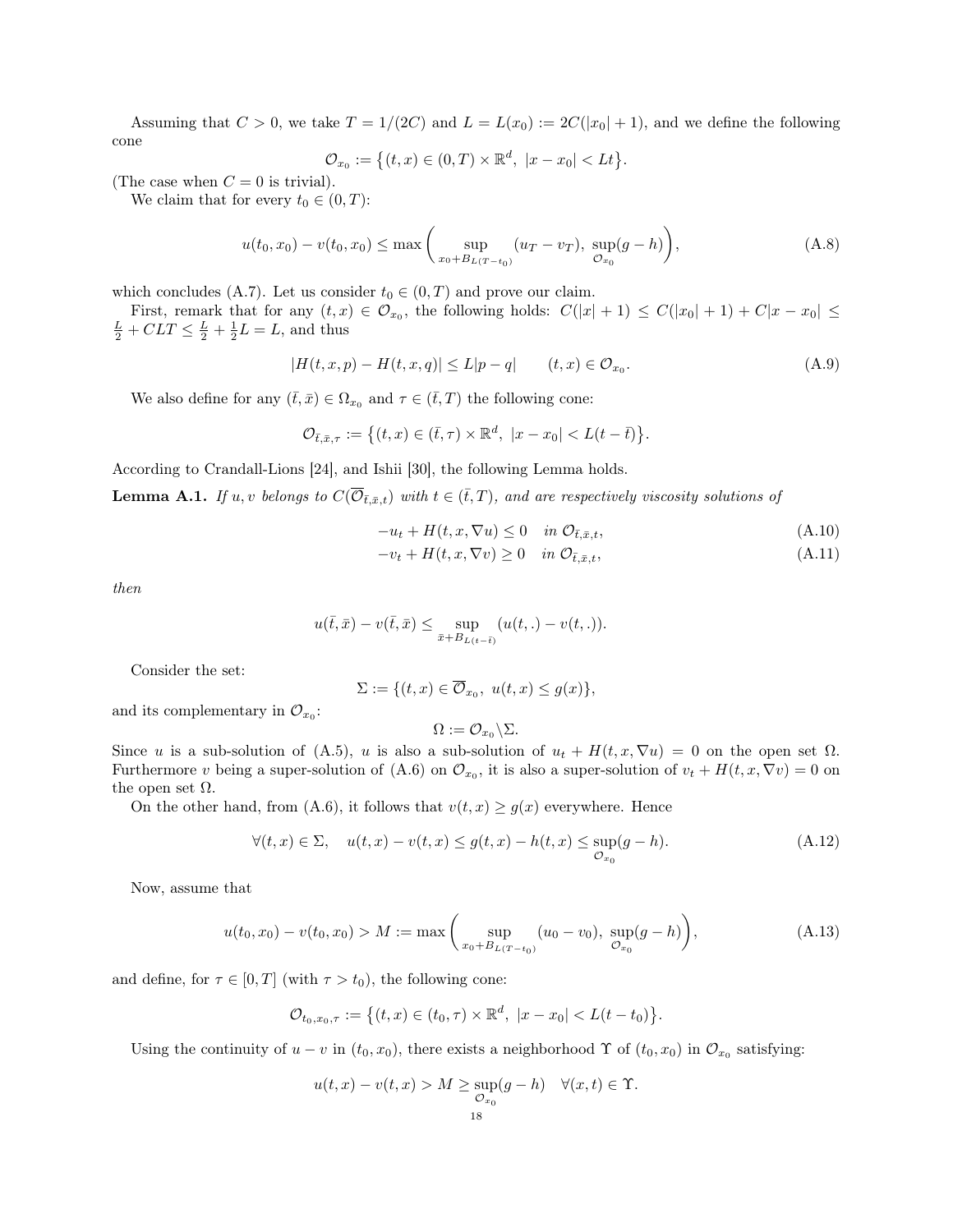Taking into account (A.12), it follows that  $\Upsilon$  is necessarily included in  $\Omega$ . Hence there exists  $\tau > t_0$  such that the cone  $\mathcal{O}_{t_0,x_0,\tau}$  is also included in  $\Omega$ . Set

$$
t_1 := \sup \{ \tau \in (t_0, T], \mathcal{O}_{t_0, x_0, \tau} \bigcap \Gamma = \emptyset \}.
$$

 $(\mathcal{O}_{t_0,x_0,t_1})$  is the greatest cone  $\mathcal{O}_{t_0,x_0,\tau}$  such that  $\mathcal{O}_{t_0,x_0,\tau} \subset \Omega$ .) Applying Lemma A.1 in the cone  $\mathcal{O}_{t_0,x_0,t_1}$ , we obtain:

$$
u(t_0, x_0) - v(t_0, x_0) \le \sup_{x_0 + B_{L(t_1 - t_0)}} (u(t_1,.) - v(t_1,.)).
$$

If  $t_1 = T$ , then  $u(t_0, x_0) - v(t_0, x_0) \leq \sup_{x_0 + B_{LT}} (u_T - v_T) \leq M$ , which contradicts (A.13). Hence  $t_1 < T$ . We consider a point  $x_1$  of the ball  $x_0 + \overline{B}_{L(t_1-t_0)}$  and that reaches the maximum of  $u(t_1, \cdot) - v(t_1, \cdot)$ , and we obtain

$$
M < u(t_0, x_0) - v(t_0, x_0) \le u(t_1, x_1) - v(t_1, x_1).
$$

We re-iterate the previous argument to obtain the existence of a  $t_2$  in  $(t_1, T)$  corresponding to the greatest cone of the form  $\mathcal{O}_{t_1,x_1,t_2}$  and satisfying  $\mathcal{O}_{t_1,x_1,t_2} \subset \Omega$ , and then the existence of a point  $x_2$  in  $x_1 + \overline{B}_{L(t_2-t_1)} \subset$  $x_0 + \overline{B}_{L(t_2-t_0)}$  such that

$$
M < u(t_1, x_1) - v(t_1, x_1) \le u(t_2, x_2) - v(t_2, x_2),
$$

and so on. Therefore we construct an increasing sequence of times  $(t_k)$ , and a sequence of points  $(x_k)$  s.t. all the sequence  $(t_k, x_k)$  belongs to the cone  $\mathcal{O}_{x_0}$ . Because  $\overline{\mathcal{O}}_{x_0}$  is a compact set, we can extract a convergent subsequence towards an element  $(t^*, x^*)$  of  $\overline{\mathcal{O}}_{x_0}$ . Moreover,

$$
M < u(t^*, x^*) - v(t^*, x^*).
$$

If  $t^* = T$ , we obtain a contradiction. Hence  $t^* < T$ . Now by continuity, we still must have  $u(t, x) - v(t, x) > M$ in a neighborhood of  $(t^*, x^*)$ , for instance in a tube C centered at  $(t^*, x^*)$  and defined by

$$
C := |t^* - \tau_0, t^* + \tau_0| \times (x^* + B_{L\tau_0}),
$$

for a  $\tau_0 > 0$  sufficiently small. In particular, for any  $x \in \mathcal{C}$ ,  $(t, x) \notin \Gamma$ . On the other hand, as soon as  $t^* - t_k < \tau_0$ , we have  $\mathcal{O}_{t_k,x_k,t_{k+1}} \subset \mathcal{O}_{t_k,x_k,t^*} \subset \mathcal{C} \subset \mathbb{R}^d \backslash \Gamma \equiv \Omega$ . This contradicts the fact that  $t_{k+1}$  is the maximal time  $\tau$  such that  $\mathcal{O}_{t_k,x_k,\tau} \subset \Omega$ . This concludes the proof of (A.8).

#### **REFERENCES**

- [1] J.-P. AUBIN, Viability theory, Birkaüser, Boston, 1991.
- [2] , Viability solutions to structured Hamilton-Jacobi equations under constraints, SIAM J. Control Optim., 49 (2011), pp. 1881–1915.
- [3] J.-P. Aubin and A. Cellina, Differential inclusions, vol. 264 of Comprehensive studies in mathematics, Springer, Berlin, Heidelberg, New York, Tokyo, 1984.
- [4] J.-P. Aubin and H. Frankowska, Set-valued analysis, vol. 2 of Systems & Control: Foundations & Applications, Birkhäuser Boston Inc., Boston, MA, 1990.
- [5] J.-P. Aubin and H. Frankowska, The viability kernel algorithm for computing value functions of infinite horizon optimal control problems, J. Math. Anal. Appl., 201 (1996), pp. 555–576.
- [6] M. BARDI AND I. CAPUZZO-DOLCETTA, Optimal control and viscosity solutions of Hamilton-Jacobi-Bellman equations, Systems and Control: Foundations and Applications, Birkhäuser, Boston, 1997.
- [7] M. Bardi, S. Koike, and P. Soravia, Pursuit-evasion games with state constraints: dynamic programming and discretetime approximations, Discrete Contin. Dynam. Systems, 6 (2000), pp. 361–380.
- [8] G. Barles, Solutions de viscosité des équations de Hamilton-Jacobi, vol. 17 of Mathématiques et Applications, Springer, Paris, 1994.
- [9] R. C. Barnard and P. R. Wolenski, The minimal time function on stratified domains, submitted, (2011).
- [10] E. N. Barron, Viscosity solutions and analysis in L∞, Proceedings of the NATO advanced Study Institute, (1999), pp. 1 – 60.
- [11] E. N. BARRON AND H. ISHII, The bellman equation for minimizing the maximum cost, Nonlinear Analysis, TMA, 13 (9) (1989), pp. 1067–1090.
- [12] E. N. Barron and R. Jensen, Semicontinuous viscosity solutions for Hamilton-Jacobi equations with convex Hamiltonians, Comm. Partial Differential Equations, 15 (1990), pp. 1713–1742.
- [13] , Relaxation of constrained control problems, SIAM J. Control Optim., 34 (1996), pp. 2077–2091.